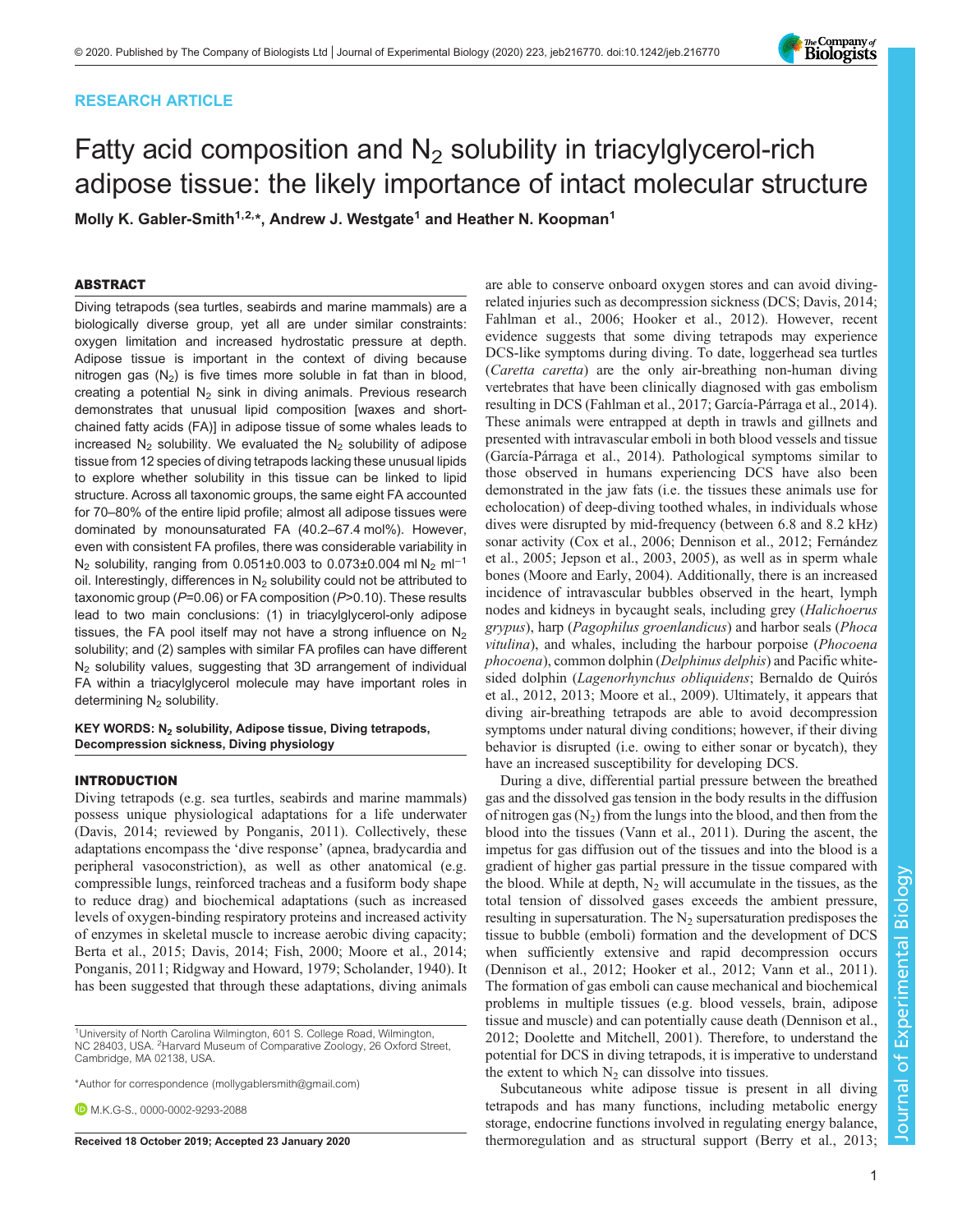[Crandall et al., 1997;](#page-10-0) [Mohsen-Kanson et al., 2013](#page-11-0); [Pond, 1998\)](#page-12-0). Adipose tissue is of particular concern for DCS in diving animals because  $N<sub>2</sub>$  is five times more soluble in fat than it is in blood and it can become a potential  $N_2$  'sink' in animals consistently diving to depth [\(Fahlman et al., 2007;](#page-10-0) [Langø et al., 1996;](#page-11-0) [Weathersby and](#page-12-0) [Homer, 1980](#page-12-0)). At any blood–adipose tissue interface, gas will diffuse out of circulation and into the tissue, potentially increasing the risk of DCS. All adipocytes within an adipose depot must be in close contact with at least one microvessel in order for the tissue to exhibit many of the functions listed above [\(Gersh and Still, 1945\)](#page-11-0). Studies on terrestrial animals (e.g. mice, humans and pigs) suggest that mammals possess highly vascularized subcutaneous adipose tissue depots (ranging from 1 to 3% microvessel volume densities); however, the extent of blood–adipose tissue interfaces was unknown in any diving mammal until recently [\(Gabler et al.,](#page-11-0) [2018](#page-11-0); [Hemmeryckx et al., 2008; Lijnen et al., 2006; McClelland](#page-11-0) [et al., 2012](#page-11-0)). Current evidence suggests such interfaces exist in the blubber and adipose tissue of diving cetaceans, with microvessel volume densities (consisting of capillaries, microvenules and microarterioles) ranging from ∼0.8% in the blubber of deepdiving beaked whales to ∼10.0% in the blubber of shallow-diving bottlenose dolphins ([Gabler et al., 2018](#page-11-0); [McClelland et al., 2012](#page-11-0)).

Despite the increased risk for the occurrence of gas emboli that adipose tissue imposes, there are surprisingly few studies on  $N_2$ solubility in biological lipids. Manufactured oils have been investigated, including butter, cod liver oil, corn oil, lard and olive oil, each having a different  $N<sub>2</sub>$  solubility value (ranging from 0.067 ml N<sub>2</sub> ml<sup>-1</sup> oil in lard to 0.10 ml N<sub>2</sub> ml<sup>-1</sup> oil in butter; [Langø](#page-11-0) [et al., 1996;](#page-11-0) [Weathersby and Homer, 1980\)](#page-12-0). Most of the data available for  $N_2$  solubility in biological lipids are from the adipose tissues of pigs (0.054 ml N<sub>2</sub> ml<sup>-1</sup> oil), humans (0.061 ml N<sub>2</sub> ml<sup>-1</sup> oil), dogs  $(0.069 \text{ ml N}_2 \text{ ml}^{-1} \text{ oil})$  and sheep bone marrow  $(0.073 \text{ ml N}_2 \text{ ml}^{-1} \text{ oil}$ ; [Gabler et al., in press](#page-11-0); [Ikels, 1964; Langø](#page-11-0) [et al., 1996](#page-11-0); [Weathersby and Homer, 1980](#page-12-0)). In general, lipid is assigned a N<sub>2</sub> solubility of 0.07 ml N<sub>2</sub> ml<sup>-1</sup> medium in breath-hold diving animal models, which is based on measurements from olive oil, adipose tissue from dogs and sheep bone marrow [\(Fahlman](#page-10-0) [et al., 2006;](#page-10-0) [Langø et al., 1996](#page-11-0); [Weathersby and Homer, 1980](#page-12-0)). In the tissues of toothed whales, however,  $N_2$  solubility shows considerably greater and more variable values (up to 0.10 ml N2 ml−<sup>1</sup> oil; [Koopman and Westgate, 2012; Lonati et al.,](#page-11-0) [2015](#page-11-0)). Two important aspects of lipid composition have been linked to the higher values observed in these animals: lipid class composition and fatty acid profiles. The storage lipids in the adipose tissue of most diving tetrapods and all terrestrial mammals are triacylglycerols (TAG; three fatty acids attached to a glycerol backbone; [Pond, 1998\)](#page-12-0). However, in the blubber of some families of toothed whales, the presence of wax esters (WE; fatty acid esterified to a fatty alcohol) has been shown to increase  $N_2$  solubility by ∼35%, compared with blubber containing only TAG [\(Koopman and](#page-11-0) [Westgate, 2012; Lonati et al., 2015\)](#page-11-0). Second, the specialized cranial adipose tissue depots (referred to as the acoustic fats) used for echolocation and hearing in odontocete (toothed) whales contain a mixture of WE and TAG composed of unusual short and branchedchain fatty acids/alcohols (BCFA/BCFAlc; [Koopman et al., 2006](#page-11-0); [Litchfield et al., 1975; Lonati et al., 2015](#page-11-0)). These acoustic fats have higher  $N_2$  solubility values than blubber from the same animal [\(Lonati et al., 2015\)](#page-11-0). Clearly, the lipids of some of the toothed whales are very unusual. With this study, we sought to expand the knowledge of the relationships between lipid composition and  $N_2$ solubility in the adipose tissue across a wider range of diving tetrapod taxa lacking these unusual lipids.

In sea turtles, seabirds, baleen whales and pinnipeds (seals and sea lions), adipose tissue is composed almost entirely of TAG, containing straight-chain FA that are 12–24 carbons in length [\(Budge et al., 2006;](#page-10-0) [Pond, 1998\)](#page-12-0). As diving tetrapods, these animals have similar oxygen limitation constraints; however, owing to the differences in habitat, diet, thermal requirements and metabolic physiology, they exhibit a range of diving depths and durations. For example, on average, Adélie penguins dive to 26 m for 1 min, Weddell seals dive to 150–400 m for 10–12 min, sperm whales dive to >600 m for >50 min and some beaked whales reach depths of almost 3000 m and dive for over 2 h [\(Chappell et al., 1993](#page-10-0); reviewed in [Ponganis, 2011; Schorr et al., 2014\)](#page-12-0). Currently, there are no data on the  $N_2$  solubility values in adipose tissues of any of these species. Therefore, there were two main goals of this study. The first was to provide new data on  $N<sub>2</sub>$  solubility values in adipose tissue from a different group of diving tetrapods, including 12 different species representing five broad diving taxonomic groups (sea turtles, seabirds, baleen whales, toothed whales and pinnipeds), with two terrestrial mammals ( pigs and humans) for comparison. The second goal was to determine whether the FA composition of adipose tissues containing only TAG could be related to  $N<sub>2</sub>$ solubility data, as has been previously shown with other lipid components in toothed whale blubber and acoustic tissues [\(Koopman and Westgate, 2012; Lonati et al., 2015\)](#page-11-0).

# MATERIALS AND METHODS Tissue collection

Subcutaneous adipose tissue was collected opportunistically from 18 individuals representing 10 species of diving tetrapods; only adult individuals that were deemed to be in 'good body condition' (not emaciated and no evidence of decomposition) were included (e.g. [Geraci and Lounsbury, 1993\)](#page-11-0), except for the sei whale, where the tissue was moderately decomposed (refer to [Table S1](http://jeb.biologists.org/lookup/doi/10.1242/jeb.216770.supplemental) for data on the individuals sampled). Additional data for four other species were obtained from the literature (see below). Species were divided into four groups for comparisons: (1) sea turtles, (2) seabirds, (3) marine mammals (baleen whales, toothed whales and pinnipeds) and (4) terrestrial mammals ( pigs and humans).

Sea turtle samples (leatherback, *Dermochelys coriacea*,  $n=3$ , and loggerhead, *Caretta caretta*,  $n=2$ ) were collected from inside the carapace. Seabird samples consisted of thoracic adipose tissue from the common eider duck (Somateria mollisima, n=2), Adélie penguin (*Phygoscelis adeliae*,  $n=2$ ) and emperor penguin (*Aptenodytes forsteri*,  $n=1$ ). Three groups of marine mammals were investigated: (1) baleen whales (mysticetes), (2) pinnipeds and (3) toothed whales (odontocetes). Baleen whales included the minke whale (Balaenoptera acutorostrata,  $n=2$ ) and sei whale  $(B. *borealis*,  $n=1$ ). The pinningeds included the grey seal$ (Halichoerus grypus,  $n=1$ ), harbor seal (Phoca vitulina,  $n=2$ ) and California sea lion (Zalophus californianus,  $n=2$ ). The toothed whales included the Atlantic spotted dolphin (Stenella frontalis,  $n=3$ ) and short-finned pilot whale (Globicephala macrorhynchus,  $n=3$ ) from [Lonati et al. \(2015\)](#page-11-0); although their blubber contains small quantities of odd short and BCFA (much less than the acoustic tissues), there are no WE present. We wanted to compare all diving tetrapods with adipose tissue composed of only TAG. Terrestrial mammal data from the subcutaneous adipose tissue of domestic pigs (Sus scrofa domesticus,  $n=3$ ) and humans (Homo sapiens,  $n=5$ ) were also included (data from [Gabler-Smith et al., 2020\)](#page-11-0). All adipose tissue samples were held under appropriate permits: all marine mammal samples used in this study were collected and held under a Letter of Authorization from the National Marine Fisheries

Journal of Experimental BiologyJournal of Experimental Biology

2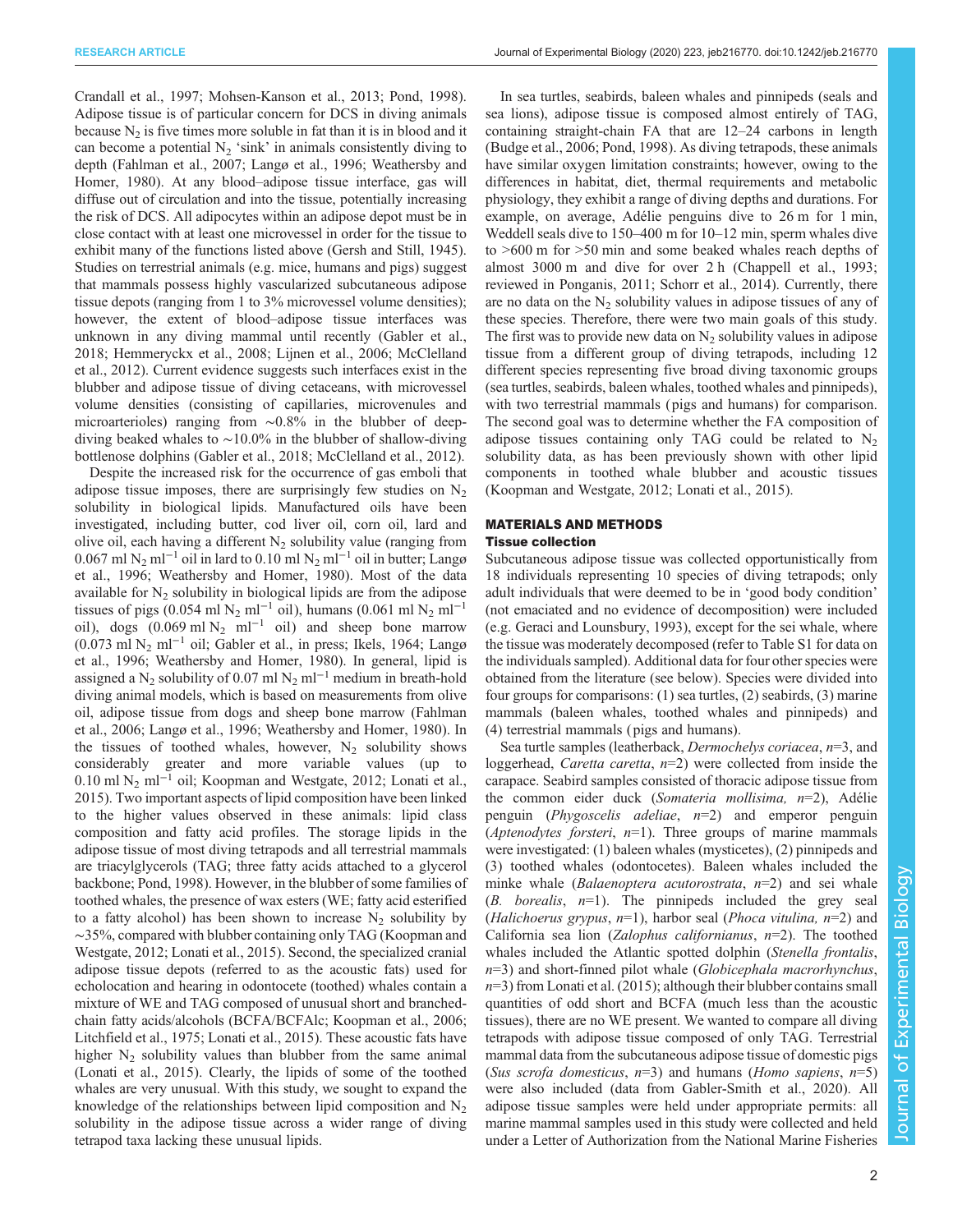Service, Southeast Region to H.N.K., sea turtle samples were collected under permit 14ST77 to H.N.K., eider duck samples were collected under permit 2012-433 to M.K.G. and H.N.K., and penguin samples were collected under an Antarctic Conservation Act Permit 2013-003 to Steve Emslie. Once adipose tissue samples were obtained, they were wrapped in plastic wrap (to prevent the tissue from oxidizing) and kept at −20°C until further analysis.

### Nitrogen solubility

Lipids were extracted from adipose tissue samples using a modified Folch method to determine lipid content (percent wet weight, wt%; [Folch et al., 1957; Koopman et al., 1996\)](#page-11-0). To obtain enough lipid for the  $N_2$  measurements, approximately 20 g of tissue was sampled. For marine mammal samples, the entire blubber depth was used. Each sample was trimmed of any skin, muscle and connective tissue, and lipids were extracted in a solvent of 2:1 chloroform/ methanol with BHT. Pure lipid extractions were used in measuring  $N_2$  solubility for each animal.  $N_2$  solubility determinations were made for each sample (two to eight times) using gas chromatography after each lipid sample was saturated with pure  $N<sub>2</sub>$  gas at 37 $\degree$ C in an argon-filled modified glove-box as described in [Koopman and Westgate \(2012\)](#page-11-0) and [Lonati et al. \(2015\);](#page-11-0) see those publications for detailed methods. Over the course of the solubility measurements,  $N_2$  solubility was measured for olive oil ( $n=41$ ) to serve as quality control for the instrument (0.068±0.001 ml  $N_2$  ml<sup>-1</sup> oil, mean $\pm 1$  s.d. and CV<2%).

# Lipid and fatty acid analysis

A small aliquot (∼0.5 g) of the pure lipid extract (see above) was used to determine lipid class and FA components. Lipid class was quantified using automated thin layer chromatography with flame ionization detection (TLC/FID with an Iatroscan MK-6s; Iatron Laboratories, Inc., Otkyo, Japan). Samples were spotted onto chromarods and developed in a solvent system of 94:6:1 hexane: ethyl acetate:formic acid. Peak Simple 329 software (SRI Instruments, Torrance, CA, USA) was used to quantify peaks, which were identified using known standards (NuChek Prep, Elysian, MN, USA). Lipid class percentages were measured as wt% of total lipids.

FA components were analyzed using temperature-programmed capillary gas–liquid chromatography (GC) on a Varian 3800 GC (Varian, Palo Alto, CA, USA) as described in [Lonati et al. \(2015\).](#page-11-0) As most samples contained >98% triacylglycerols, the entire lipid extract was esterified to form fatty acid butyl esters (FABEs) using  $BF_3$  in butanol (Supelco, Bellefonte, PA, USA; [Budge et al., 2006\)](#page-10-0). Butyl esters were used rather than the more often used methyl esters in case any short chain (and thus volatile) FA were present. Each FA was described using the nomenclature  $A:Bn-X$ , where A is the number of carbon atoms,  $B$  is the number of double bonds and  $X$  is the position of the double bond closest to the terminal methyl group.

## Statistical analyses

#### Nitrogen solubility

A one-way ANOVA (SPSS, version 24, IBM Corp., Armonk, NY, USA) was used to determine whether there were any differences in  $N_2$  solubility based on taxonomic groups. The ANOVA included the following groups: sea turtles, seabirds, baleen whales, pinnipeds, toothed whales and terrestrial mammals.

#### Lipid composition

A total of 72 FA were identified using gas chromatography; however, our analysis included only the FA found in concentrations >1.0 mol% [\(Glandon et al., 2016](#page-11-0)). The mean concentrations by taxonomic group of these 30 FA can be found in [Tables S2](http://jeb.biologists.org/lookup/doi/10.1242/jeb.216770.supplemental) ( present study) and [S3](http://jeb.biologists.org/lookup/doi/10.1242/jeb.216770.supplemental) (comparative data from the literature). The total mol<sup>1%</sup> values of saturated straight-chain (SFA), monounsaturated straightchain (MUFA) and polyunsaturated straight-chain fatty acid (PUFA) lipid components were summed for each sample and reported as structure categories. Average carbon chain number was determined by weighting each component's mol% by its carbon chain length and averaging these values across the entire lipid profile (consisting of all 72 FA identified; [Lonati et al., 2015](#page-11-0)).

Lipid FA profile data are not independent or normally distributed, preventing the use of parametric analyses, so the integrated mol% lipid composition profiles (see [Tables S2](http://jeb.biologists.org/lookup/doi/10.1242/jeb.216770.supplemental), [S3\)](http://jeb.biologists.org/lookup/doi/10.1242/jeb.216770.supplemental) were analyzed using a non-parametric statistical software package (PRIMER, version 6.1.6.0, PRIMER-E, Ltd, Ivybridge, UK). If a particular FA was present in some samples and not detected in other samples (i.e. trans-16:1n-10 in leatherback sea turtles), the concentration of that FA was changed to a random percentage from 0 to 0.05%. This value was chosen because it is below the minimum detectable level of the gas chromatograph (0.05%) but is not so small that it would result in extreme outliers [\(Cheng and Church, 2000;](#page-10-0) see [Lonati](#page-11-0) [et al., 2015](#page-11-0)). A resemblance matrix was generated using the Bray– Curtis dissimilarity coefficient calculation (the most commonly used coefficient for biological community analysis). Multidimensional scaling (MDS) plots, which place samples within a two-dimensional space based on the values from the resemblance matrix, were produced to compare overall lipid FA profiles across broad taxonomic groups and for different  $N<sub>2</sub>$  solubility groups. Samples closer together in the two-dimensional space exhibited similar lipid FA profiles. A two-dimensional stress value  $\leq 0.2$ indicated confidence in the placement of samples relative to each other ([Clarke and Gorley, 2006](#page-10-0)). Lipid profiles were compared across taxonomic groups using an analysis of similarities (ANOSIM; one-way, maximum permutations=9999), which is a non-parametric approximate analog of a one-way ANOVA. The null hypothesis was that no differences in overall FA profiles exist across the groups and the histogram of the permutation distribution of  $R$ (the test statistic) is centered at zero. The observed global R statistic ranges from 0 to 1, with higher values indicating greater deviation from the null hypothesis. If the null hypothesis was rejected, a similarity percentages (SIMPER) analysis was used to reveal which individual FA were the most important in terms of differences calculated by the ANOSIM test (see [Clarke and Gorley, 2006](#page-10-0)).

#### Nitrogen solubility and lipid composition

 $N<sub>2</sub>$  solubility was related to the specific FA components by using separate linear regressions to determine relationships between solubility and the lipid structure categories: (1) SFA, (2) MUFA, (3) PUFA and (4) BCFA (SPSS). A linear regression was also used to determine whether there was a relationship between carbon chain length and  $N_2$  solubility. An independent samples *t*-test was used to determine whether there was a difference in  $N_2$  solubility between diving (sea turtles, seabirds and marine mammals all grouped together) and non-diving animals ( pigs and humans).

Because the diving groups were ∼70% similar to each other based on FA composition (see Results), but some of the  $N<sub>2</sub>$ solubility values (even within the same species) were different, individuals were classified into five  $N_2$  solubility groups by dividing the range of the solubility values by five (e.g. high=>0.065, medium-high=0.061–0.065, medium=0.057–0.061, medium-low=0.054–0.057 and low=<0.054) to analyze the variability in FA composition across the solubility groups. Across these groups, the 13 dominant FA were ranked according to total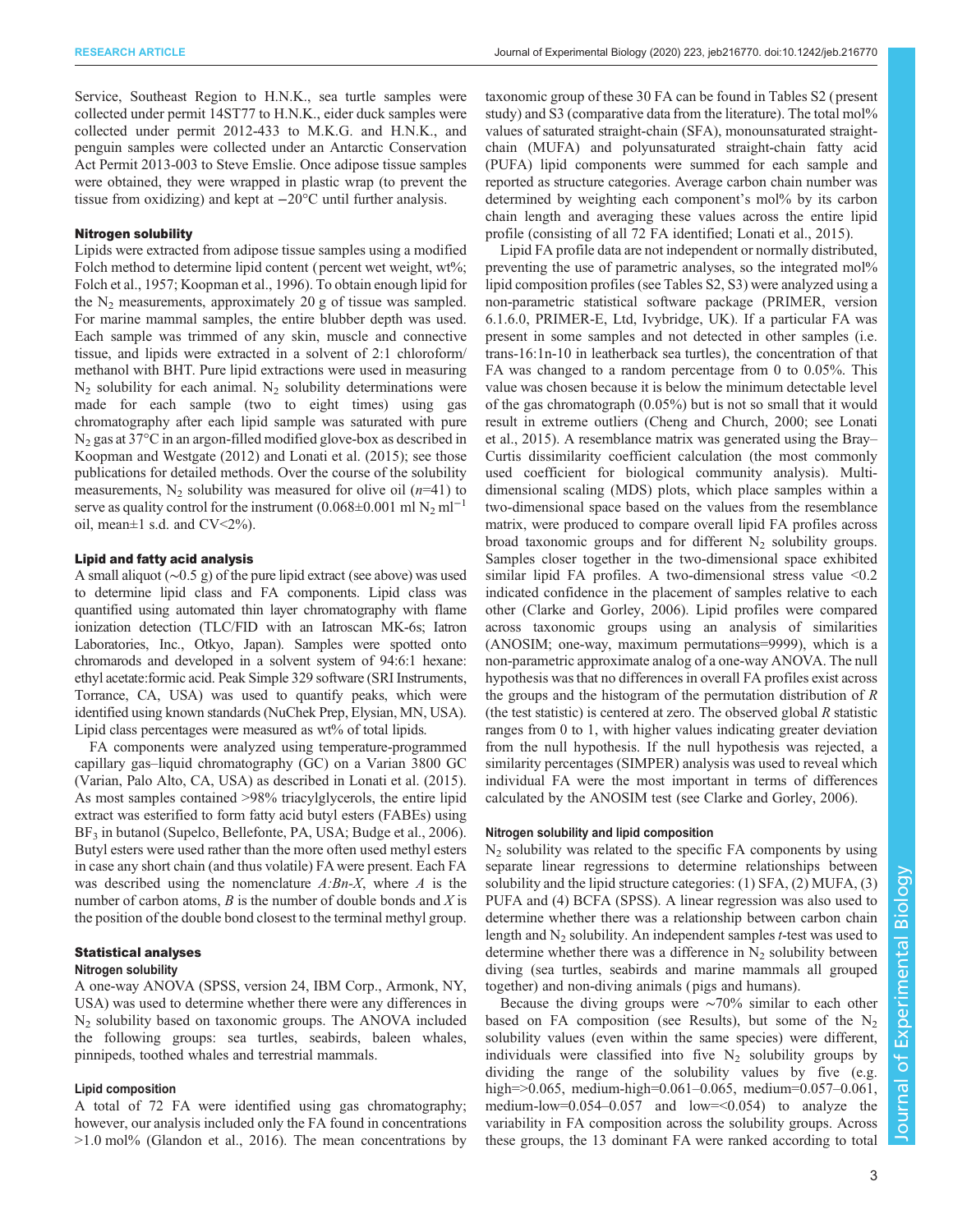<span id="page-3-0"></span>mol% to determine whether any patterns existed between the dominant FA and  $N_2$  solubility. Separating the data into these groups allowed us to not only investigate the spread of  $N<sub>2</sub>$  solubility values without considering phylogeny (taxonomic groups), but also determine whether there were any obvious patterns in FA composition that might be obscured by considering taxonomic groups only, rather than individual samples (because  $N<sub>2</sub>$  solubility varied within taxonomic groups and species). To quantify these differences, lipid profiles were compared across the five  $N_2$ solubility groups using an ANOSIM (one-way, maximum permutations=9999). As described above, the null hypothesis was that no differences in overall FA profiles exist across the groups and the histogram of the permutation distribution of  $R$  (the test statistic) is centered at zero. If the null hypothesis was rejected, a SIMPER analysis was used to reveal which individual FA were the most important in terms of differences calculated by the ANOSIM test (see [Clarke and Gorley, 2006](#page-10-0)). To qualitatively analyze whether the FA profiles were similar within high and low  $N_2$  solubility groupings, the four samples with the highest  $N_2$  solubility and the four samples with the lowest  $N_2$  solubility were separated. All data (unless noted otherwise) are presented as means±1 s.d. Statistical analyses were considered significant for values of  $P\leq 0.05$ .

# RESULTS

# Nitrogen solubility

The mean  $N_2$  solubility value for all adipose tissue examined here was  $0.060\pm0.005$  ml N<sub>2</sub> ml<sup>-1</sup> oil. However, there was variation across individuals (Fig. 1, [Table 1](#page-4-0)), ranging from  $0.051 \pm 0.003$  ml N<sub>2</sub> ml<sup>-1</sup> oil (emperor penguin) to 0.073±0.004 ml N2 ml−<sup>1</sup> oil (short-finned pilot whale). There were no significant differences  $(P=0.06)$  in the mean  $N_2$  solubility values for the different taxonomic groups (mean value for sea turtles= $0.060\pm0.003$ , seabirds= $0.055\pm0.004$ , baleen whales=0.060±0.002, pinnipeds=0.060±0.004, toothed whales=0.064±0.006 and terrestrial mammals=0.058±0.004 ml N<sub>2</sub> ml<sup>-1</sup> oil). Similarly, N<sub>2</sub> solubility did not differ significantly between diving (mean  $0.060\pm0.005$  ml N<sub>2</sub> ml<sup>-1</sup> oil) and non-diving animals (mean  $0.058\pm0.004$  ml N<sub>2</sub> ml<sup>-1</sup> oil,  $P=0.39$  in this study.

## Lipid and fatty acid composition

Lipid content varied across species, ranging from 30.4 wt% in the leatherback to 86.9 wt% in the harbor seal. TAG comprised the majority of the lipid classes in all samples (>95 wt% except for the eiders; [Table 1\)](#page-4-0). The remainder of most samples contained small amounts of free FA and cholesterol; however, the adipose tissue from eider duck samples contained 16.0 wt% phospholipids. None of the samples contained any WE.

Adipose lipids from all tetrapod groups exhibited similar FA profiles. All samples were dominated by MUFA (ranging from 40.2 mol% in the California sea lion to 67.4 mol% in the shortfinned pilot whale), except for the leatherback sea turtles, where SFA dominated  $(53.4 \pm 2.4 \text{ mol\%})$ ; [Table 1\)](#page-4-0). The non-parametric analysis (SIMPER) of the FA profiles of the taxonomic groups indicated that all groups were 40 to 70% similar to each other. The most common FA across groups was 18:1n-9 [\(Fig. 2](#page-4-0)). This FA was dominant in all species (ranging from 13.6 to 46.8 mol%; [Tables S2, S3\)](http://jeb.biologists.org/lookup/doi/10.1242/jeb.216770.supplemental), except for the sei whale and the eider ducks. The highest FA in the sei whale was 20:1n-9 (14.4 mol%; [Table S2\)](http://jeb.biologists.org/lookup/doi/10.1242/jeb.216770.supplemental).



Fig. 1. Mean nitrogen (N<sub>2</sub>) solubility values for the adipose tissue and blubber from a variety of diving and terrestrial tetrapod species. Squares are sea turtles, diamonds are seabirds, circles are marine mammals and crosses are terrestrial mammals. Black circles are sperm and beaked whales. Values are means ±1 s.d. Sea turtles: Cc, Caretta caretta (loggerhead, n=2) and Dc, Dermochelys coriacea (leatherback, n=3); seabirds: Af, Aptenodytes forsteri (emperor penguin, n=1), Pa, Phygoscelis adeliae (Adélie penguin, n=2) and Sm, Somateria mollissima (common eider duck, n=2); baleen whales: Ba, Balaenoptera acutorostrata (minke whale, n=2) and Bb, B. borealis (sei whale, n=1); pinnipeds: Pv, Phoca vitulina (harbor seal, n=2), Hg, Halichoerus grypus (grey seal, n=1) and Zc, Zalophus californianus (California sea lion, n=2); toothed whales: Sf, Stenella frontalis (Atlantic spotted dolphin, n=3) and Gm, Globicephala macrorhynchus (short-finned pilot whale, n=3); terrestrial mammals: Ss, Sus scrofa domesticus (pig, n=3) and Hs, Homo sapiens (human, n=5). Data for Sf and Gm are from [Lonati et al. \(2015\)](#page-11-0) and data for Ss and Hs are from [Gabler et al. \(in press\).](#page-11-0) The sperm whales include Kb, Kogia breviceps (pygmy sperm whale); beaked whales include Me, Mesoplodon europaeus (Gervais' beaked whale), Md, Mesoplodon densirostris (Blainville's beaked whale), Mm, Mesoplodon mirus (Sowerby's beaked whale) and Zc, Ziphius cavirostris (Cuvier's beaked whale). The data for the sperm and beaked whales are from [Koopman and Westgate \(2012\)](#page-11-0) and [Lonati et al. \(2015\).](#page-11-0) The dashed line is the mean value reported for olive oil at 37°C (from [Gabler-Smith et al., 2020\)](#page-11-0).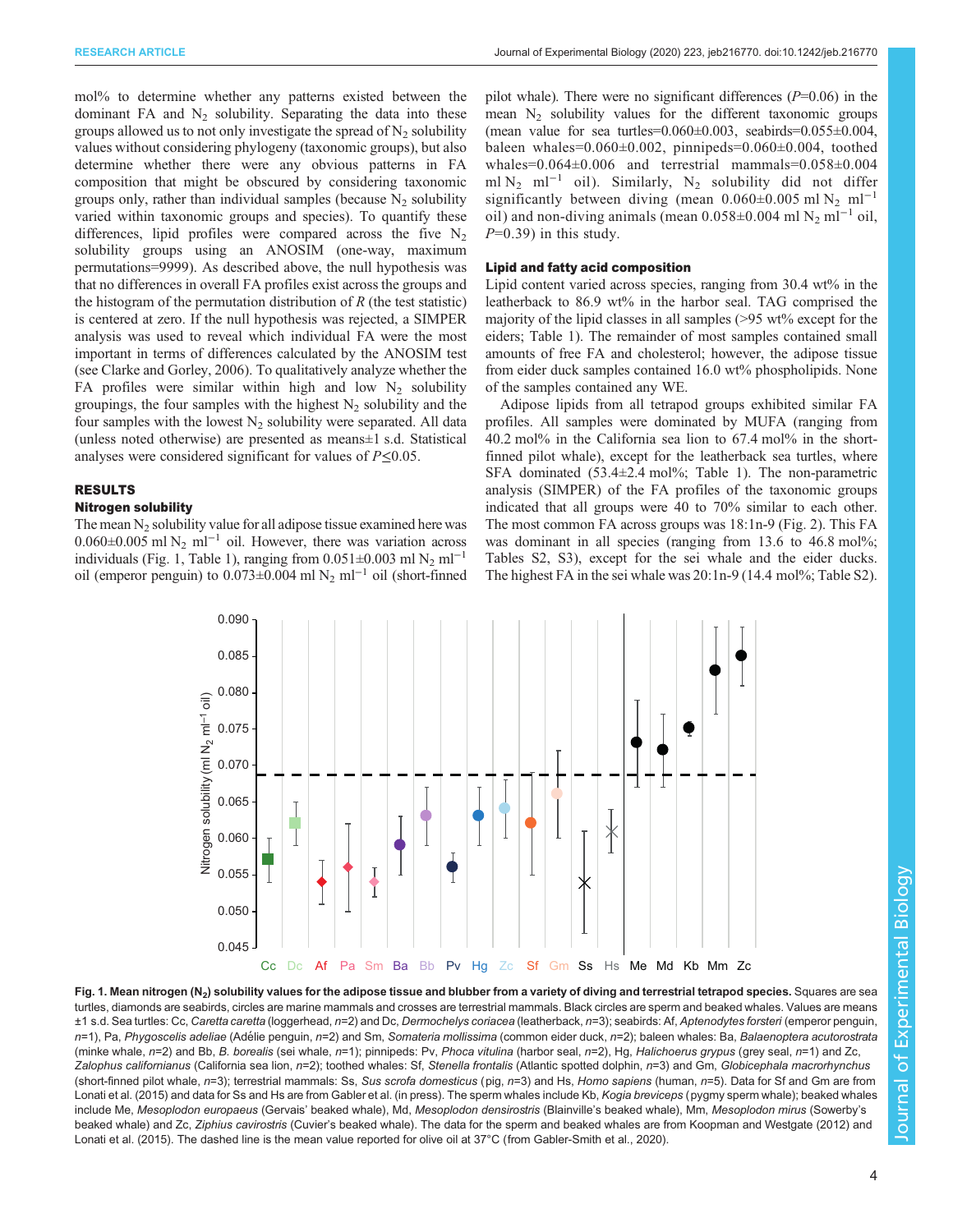<span id="page-4-0"></span>

| Table 1. Summary of nitrogen (N <sub>2</sub> ) solubility values and lipid composition (including all fatty acids) data for adipose tissue from a variety of diving |  |  |  |
|---------------------------------------------------------------------------------------------------------------------------------------------------------------------|--|--|--|
| and non-diving tetrapods                                                                                                                                            |  |  |  |

| Taxonomic<br>group     | Species   | $N2$ solubility<br>$(ml N2 ml-1 oil)$ | Lipid<br>content<br>$(wt\%)$ | % TAG           | Average<br>carbon no. | % Saturated<br>branched<br>chains | % Saturated<br>straight<br>chains | % Mono-<br>unsaturated<br>straight chains | % Poly-<br>unsaturated<br>straight chains |
|------------------------|-----------|---------------------------------------|------------------------------|-----------------|-----------------------|-----------------------------------|-----------------------------------|-------------------------------------------|-------------------------------------------|
| Sea turtles            | Dc(3)     | $0.062 \pm 0.003$                     | $54.6 \pm 17.1$              | $98.2 \pm 1.3$  | $16.3 \pm 0.1$        | $1.0 + 0.2$                       | $53.4 \pm 2.4$                    | $34.8 + 4.0$                              | $10.7 \pm 0.6$                            |
|                        | Cc(2)     | $0.057 \pm 0.003$                     | $71.2 \pm 10.5$              | $98.7 \pm 0.7$  | $17.2 \pm 0.1$        | $0.83 \pm 0.2$                    | $41.1 \pm 1.6$                    | 41.7±0.8                                  | $16.3 \pm 0.6$                            |
| Seabirds               | Sm(2)     | $0.054 \pm 0.002$                     | $73.2 \pm 7.5$               | 83.0±9.20       | $17.4 \pm 0.1$        | $0.41 \pm 0.01$                   | $37.7 \pm 0.3$                    | $49.5 \pm 0.6$                            | $12.4 \pm 0.3$                            |
|                        | Pa (2)    | $0.056 \pm 0.006$                     | $62.3 \pm 3.2$               | $99.3 \pm 0.5$  | $17.4 \pm 0.1$        | $0.65 \pm 0.03$                   | $36.1 \pm 3.5$                    | $45.2 \pm 1.7$                            | $18.0 \pm 1.8$                            |
|                        | Af        | $0.054 \pm 0.003$                     | 50.5                         | 95.3            | 17.7                  | 0.91                              | 32.1                              | 51.1                                      | 15.9                                      |
| Baleen<br>whales       | Ba (2)    | $0.059 \pm 0.004$                     | $45.9 \pm 11.7$              | $99.7 \pm 0.3$  | $18.3 \pm 0.2$        | $0.74 \pm 0.1$                    | $21.6 \pm 0.3$                    | $58.2 \pm 0.1$                            | $19.4 \pm 0.1$                            |
|                        | <b>Bb</b> | $0.063 \pm 0.004$                     | 52.3                         | 99.8            | 18.2                  | 0.79                              | 25.3                              | 56.7                                      | 17.1                                      |
| Pinnipeds              | Pv(2)     | $0.056 \pm 0.002$                     | 83.6±4.7                     | $99.8 \pm 0.05$ | $17.9 \pm 0.1$        | $1.57 \pm 0.07$                   | $17.6 \pm 6.3$                    | 54.7±9.5                                  | $26.1 \pm 3.3$                            |
|                        | Hg        | $0.063 \pm 0.004$                     | 66.4                         | 99.2            | 18.0                  | 0.79                              | 8.9                               | 66.0                                      | 24.3                                      |
|                        | Zc(2)     | $0.064 \pm 0.004$                     | 69.6±6.9                     | $99.2 \pm 0.6$  | $18.3 \pm 0.2$        | $0.65 \pm 0.05$                   | $23.9 \pm 2.7$                    | $40.2 \pm 1.1$                            | $35.2 \pm 1.7$                            |
| Toothed<br>whales      | Sf(3)     | $0.062 \pm 0.007$                     | $53.1 \pm 3.0$               | $97.1 \pm 2.9$  | $17.1 \pm 0.2$        | $7.0 + 0.7$                       | $24.4 \pm 0.8$                    | $50.4{\pm}2.4$                            | $18.2 \pm 2.7$                            |
|                        | Gm(3)     | $0.066 \pm 0.006$                     | $57.8 + 4.1$                 | $96.0 \pm 1.7$  | $17.4 \pm 0.03$       | $1.1 \pm 0.2$                     | $26.0 \pm 0.6$                    | $67.4 \pm 2.2$                            | $5.5 \pm 2.4$                             |
| Terrestrial<br>mammals | Ss(3)     | $0.054 \pm 0.007$                     | 77.9±4.0                     | $99.5 \pm 0.2$  | $17.4 \pm 0.0$        | $0.0 + 0.0$                       | $39.2 \pm 2.4$                    | $41.1 \pm 3.6$                            | $19.6 \pm 1.8$                            |
|                        | Hs(5)     | $0.061 \pm 0.003$                     | $64.6 \pm 5.7$               | $99.8 \pm 0.1$  | $17.3 \pm 0.1$        | $0.36 \pm 0.2$                    | 28.6±4.5                          | $50.4 \pm 2.1$                            | $20.6 \pm 3.3$                            |

For species abbreviations, see [Fig. 1](#page-3-0). Percent triacylglycerol (TAG) values do not total 100% because phospholipids, cholesterol and free fatty acids were present in some species in small amounts. Dominant lipid component structure categories are in bold for each species. For species where n>1, values are expressed as means±s.d.; numbers within the parentheses indicate sample size. Nitrogen solubility values are expressed as means of replicates ±s.d. Data from toothed whales were published in [Lonati et al. \(2015\)](#page-11-0) and data from terrestrial mammals were published in [Gabler-Smith et al. \(2020\).](#page-11-0)

This FA was found in modest amounts in the blubber of all baleen whales (ranging from 10.6 to 14.4 mol%). The FA with the highest levels in the eider ducks was  $16:0$  (24.0 $\pm$ 2.7 mol%), which was also high in the penguins (14.9–24.0 mol%).

Although the overall lipid profiles of the taxonomic groups exhibited less than a 30% difference in overall FA profile, nonparametric ANOSIM analyses in PRIMER did reveal some significant differences ( $P=0.001$ , global  $R=0.84$ , MDS plot; [Fig. 3](#page-5-0)A). Most of the



Fig. 2. Generalized fatty acid (FA) profiles of the adipose tissue from different taxonomic groups of tetrapods. Profiles are illustrated as bar graphs. Major components (>1.0 mol%) are presented in different colors within the bars and represent the mol% of the corresponding triacylglycerol (TAG) FA for each group. Numbers do not all total to 100%; the remainder are small or unknown components. Data for toothed whales are from [Lonati et al. \(2015\)](#page-11-0) and for terrestrial mammals are from [Gabler-Smith et al. \(2020\)](#page-11-0).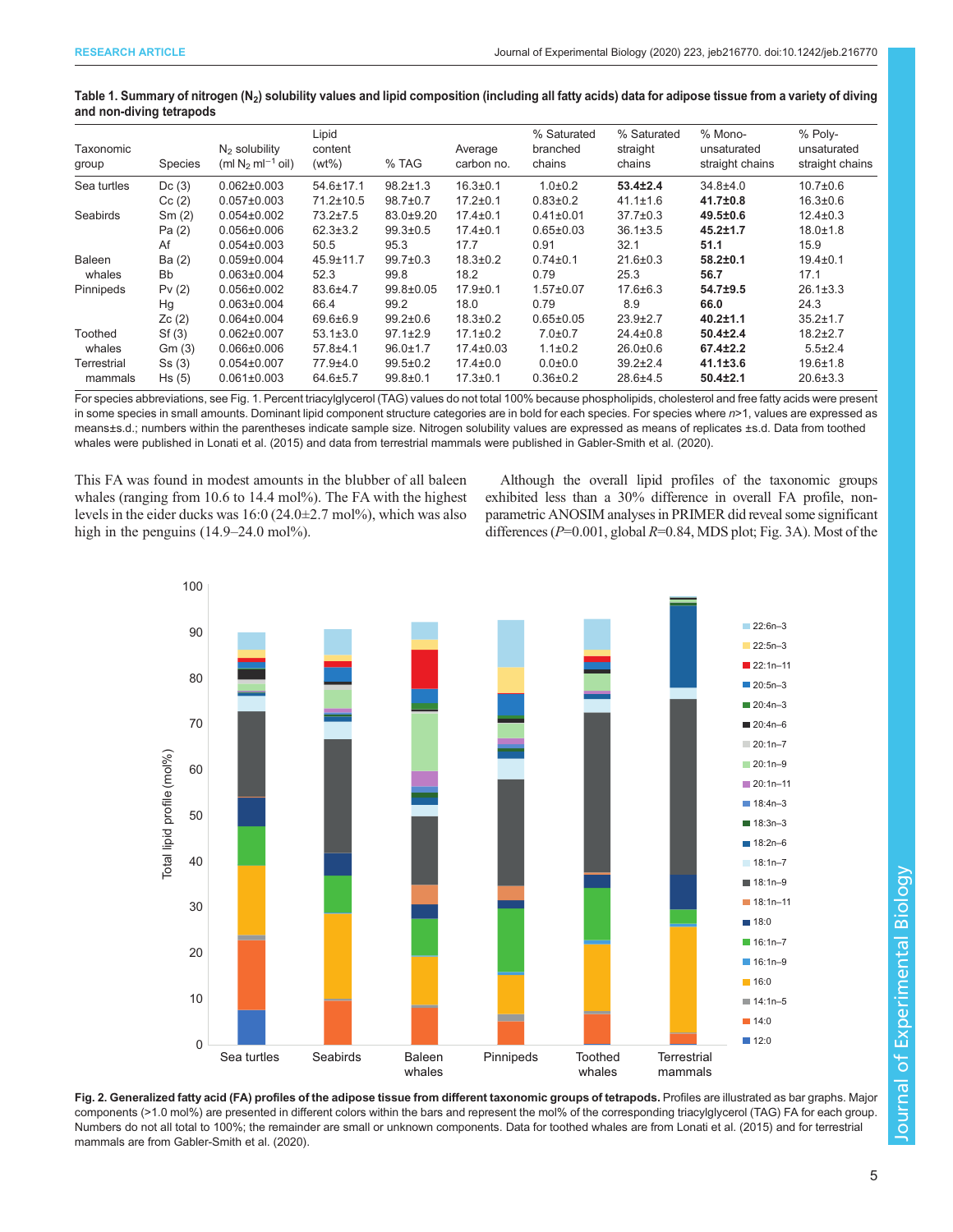<span id="page-5-0"></span>

Fig. 3. Two-dimensional multidimensional scaling (MDS) plots comparing FA profiles of the individual samples. Individual samples with similar FA profiles are plotted closer together, compared with samples with dissimilar FA profiles, which are plotted farther apart. (A) MDS of the overall FA profiles of the adipose tissues of diving and terrestrial tetrapods, grouped by broad taxonomic category; 2D stress=0.10, P=0.001. Squares are sea turtles, diamonds are seabirds, circles are marine mammals and crosses are terrestrial mammals. For species identification, colors are noted in [Fig. 1.](#page-3-0) (B) Same MDS plot, this time coded according to relative N<sub>2</sub> solubility (2D stress=0.01, P=0.80): red circles are high N<sub>2</sub> samples (>0.065), orange circles are medium-high (0.061-0.065), yellow circles are medium (0.057–0.061), dark blue circles are medium-low (0.054–0.057) and light blue circles are low (<0.054).

differences across groups were attributable, not surprisingly, to concentrations of the most abundant FA, 18:1n-9 ([Fig. 2,](#page-4-0) Table 2). The four other FA that were attributed to differences between the groups were 12:0 and 14:0 (found in high concentrations within the sea turtles,  $P=0.008$ ; [Table 3\)](#page-6-0), 16:0 in seabirds ( $P<0.02$ ) and 20:1n-9 in baleen whales  $(P<0.02)$ . Terrestrial mammals differed from the diving animals in concentrations of  $18:2n-6$  ( $P<0.01$ ; [Table 3](#page-6-0)).

## Nitrogen solubility and lipid composition

There were no significant relationships between SFA, MUFA, PUFA, branched chain or average carbon number and  $N<sub>2</sub>$  solubility (all  $P > 0.10$ ). Surprisingly, the FA profiles of the samples with the four highest (short-finned pilot whale, human, Atlantic spotted dolphin and California sea lion; values ranging from 0.065 to 0.073 ml N2 ml−<sup>1</sup> oil) and four lowest (eider duck, Adélie penguin, emperor penguin and pig; values from 0.051 to 0.053 ml N<sub>2</sub> ml<sup>-1</sup> oil)  $N_2$  solubility values were quite similar [\(Fig. 4](#page-6-0)). Further, ANOSIM revealed that there were no significant differences in overall FA profiles in the five  $N_2$  solubility value groups (global R=−0.054, P=0.80, MDS plot; Fig. 3B). All groups were dominated by 18:1n-9 (range of 26.5 to 31.8 mol%) followed by 16:0 (range of

13.1 to 19.6 mol%; [Table 3](#page-6-0)). There were 8 FA (14:0, 16:0, 16:1n-7, 18:0, 18:1n-9, 18:1n-7, 18:2n-6 and 20:1n-9) that accounted for 70–80% of all FA in all  $N_2$  binned groups, further suggesting that the fatty acid composition across all of these  $N_2$  solubility groups was very similar.

# **DISCUSSION**

# N<sub>2</sub> solubility

This study is the first to investigate  $N_2$  solubility in the adipose tissue of a variety of diving tetrapods in which lipids were composed of only TAG, without any of the WE and unusual FA previously shown to affect  $N_2$  solubility. Although lipid class and FA data in the adipose of many of the species examined here have been previously reported by other authors, the key to our study is that  $N_2$ solubility was measured in the same lipid samples in which we obtained our FA data, thereby eliminating any interspecific variation in FA composition that would have been introduced by using only previously published data. Though the solubility values varied across individuals  $[0.051 \pm 0.003$  (penguin) to  $0.073 \pm$ 0.004 ml N<sub>2</sub> ml<sup>-1</sup> oil (pilot whale)], the overall values obtained in the present study are similar to most solubility values previously

# Table 2. Results of the ANOSIM (analysis of similarities) by taxonomic group to determine differences in fatty acid (FA) composition

| Group 1             | Group 2              | R    | P       | % Difference | <b>FA</b> | Contributing % |
|---------------------|----------------------|------|---------|--------------|-----------|----------------|
| <b>Baleen whale</b> | Pinniped             | 0.86 | 0.02    | 34.0         | $20:1n-9$ | 14.2           |
| <b>Baleen whale</b> | Sea turtle           | 0.98 | 0.02    | 38.7         | $20:1n-9$ | 13.5           |
| Baleen whale        | <b>Seabird</b>       | 0.78 | 0.02    | 35.1         | $18:1n-9$ | 14.2           |
| Baleen whale        | <b>Toothed whale</b> | 0.69 | 0.02    | 37.5         | $18:1n-9$ | 26.3           |
| Baleen whale        | Terrestrial mammal   | 1.00 | 0.001   | 57.2         | $18:1n-9$ | 21.1           |
| Pinniped            | Sea turtle           | 0.77 | 0.01    | 38.3         | 14:0      | 13.8           |
| Pinniped            | <b>Seabird</b>       | 0.54 | 0.01    | 31.2         | 16:0      | 16.7           |
| Pinniped            | Toothed whale        | 0.43 | 0.02    | 31.2         | $18:1n-9$ | 22.6           |
| Pinniped            | Terrestrial mammal   | 0.43 | < 0.001 | 51.4         | $18:2n-6$ | 16.4           |
| Sea turtle          | Seabird              | 0.48 | 0.01    | 30.5         | 12:0      | 14.9           |
| Sea turtle          | <b>Toothed whale</b> | 0.67 | 0.002   | 36.3         | $18:1n-9$ | 23.5           |
| Sea turtle          | Terrestrial mammal   | 1.00 | < 0.001 | 49.7         | $18:1n-9$ | 21.5           |
| Seabird             | Toothed whale        | 0.27 | 0.05    | 30.0         | $18:1n-9$ | 21.5           |
| Seabird             | Terrestrial mammal   | 1.00 | 0.01    | 39.4         | 18:2n-6   | 21.6           |
| Toothed whale       | Terrestrial mammal   | 0.84 | 0.003   | 38.9         | $18:2n-6$ | 21.9           |

The R-values are the ANOSIM test statistic (range 0-1). If significant differences exist, R will be greater than or equal to 0; an R-value of 0 indicates no difference in FA profiles. The P-values are from the pairwise analyses of the ANOSIM. The % difference column represents the percentage of group 1's total lipid composition that differs from that of group 2. The FA presented are the top FA responsible for the differences between the groups with contributing % as the difference between groups 1 and 2. The groups that are bolded indicate the group that contains the higher concentration of the major FA contributing to the difference. All P-values ≤0.05 are considered significant.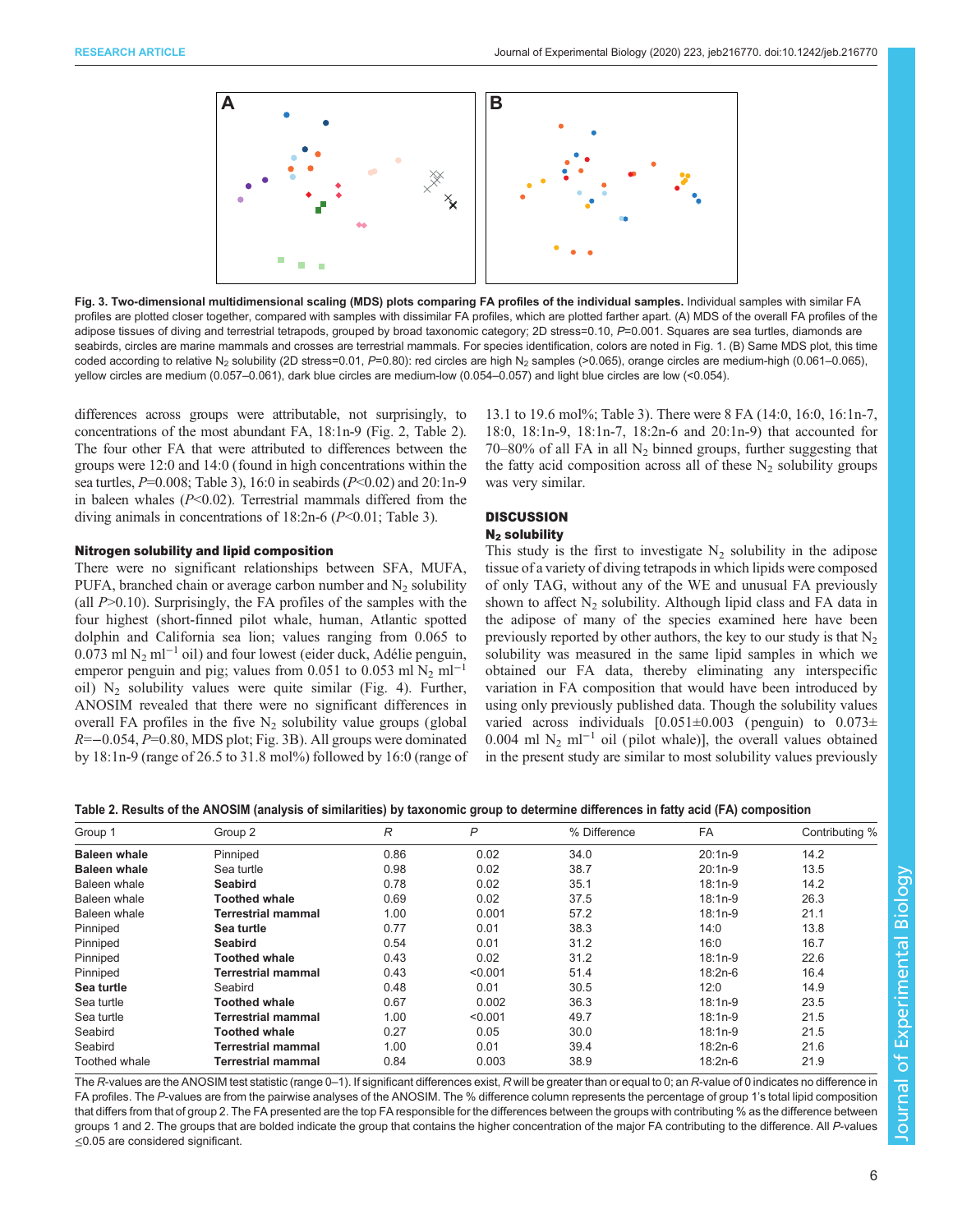<span id="page-6-0"></span>Table 3. FA concentrations (mol%) for the 13 most abundant components for each of the binned N<sub>2</sub> solubility value groups (ml N<sub>2</sub> ml<sup>-1</sup> oil); individuals were assigned to one of five different N<sub>2</sub> solubility groups, in descending order of N<sub>2</sub> solubility for that sample (high, medium-high, medium, medium-low and low)

| <b>FA</b>  | High (>0.065) | Medium-high (0.061-0.065) | Medium (0.057-0.061) | Medium-low (0.054-0.057) | Low (<0.054) |
|------------|---------------|---------------------------|----------------------|--------------------------|--------------|
| $18:1n-9$  | 31.83         | 27.27                     | 29.42                | 26.55                    | 26.59        |
| 16:0       | 16.45         | 13.13                     | 16.05                | 17.95                    | 19.57        |
| $16:1n-7$  | 10.16         | 8.17                      | 6.67                 | 10.61                    | 6.65         |
| 14:0       | 6.23          | 9.09                      | 7.01                 | 4.67                     | 8.35         |
| $22:6n-3$  | 6.17          | 5.95                      | 2.05                 | 5.58                     | 3.95         |
| $18:2n-6$  | 4.13          | 1.20                      | 10.06                | 5.47                     | 5.86         |
| 18:0       | 3.45          | 3.51                      | 3.49                 | 6.20                     | 7.18         |
| $18:1n-7$  | 3.06          | 3.25                      | 2.64                 | 3.74                     | 3.48         |
| $20:5n-3$  | 2.72          | 2.20                      | 1.14                 | 2.69                     | 2.27         |
| $20:1n-9$  | 2.50          | 4.44                      | 3.56                 | 1.61                     | 2.98         |
| $22:5n-3$  | 2.37          | 2.28                      | 1.15                 | 2.32                     | 0.99         |
| 12:0       | 0.40          | 3.38                      | 2.29                 | 0.25                     | 0.14         |
| $22:1n-11$ | 0.53          | 1.34                      | 2.88                 | 0.49                     | 0.93         |

FA are generally arranged in order of highest to lowest concentration. The shaded rows represent the same eight FA that account for 70–80 mol% of the lipid profile for all  $N_2$  solubility groups.

measured from other lipid and adipose tissues composed of only TAG molecules. Manufactured lipids such as lard and olive oil have  $N_2$  solubility values similar to those obtained for samples used in this study (0.067 and 0.070 ml N<sub>2</sub> ml<sup>-1</sup> oil, respectively; [Langø](#page-11-0) [et al., 1996;](#page-11-0) [Weathersby and Homer, 1980](#page-12-0)), whereas butter has a much higher value (0.10 ml N<sub>2</sub> ml<sup>-1</sup> oil; [Langø et al., 1996\)](#page-11-0). Solubility values obtained previously from the adipose tissues of terrestrial mammals are also similar to those in the present study, including adipose tissue from dog (0.069 ml N<sub>2</sub> ml<sup>-1</sup> oil) and bone marrow of ox and sheep (0.065 and 0.073 ml N<sub>2</sub> ml<sup>-1</sup> oil, respectively) ([Ikels, 1964; Langø et al., 1996](#page-11-0); [Weathersby and](#page-12-0) [Homer, 1980](#page-12-0)). Comparatively, the  $N_2$  solubility in other body tissues is much lower than the values typically reported for adipose tissues: 0.015 ml N<sub>2</sub> ml<sup>-1</sup> oil in human blood, 0.015 ml N<sub>2</sub> ml<sup>-1</sup> oil in calf brain and 0.016 ml N<sub>2</sub> ml<sup>-1</sup> oil in goat liver [\(Langø et al.,](#page-11-0) [1996\)](#page-11-0). The only other  $N_2$  data come from toothed whales, in which blubber solubility ranges from 0.062 ml N<sub>2</sub> ml<sup>-1</sup> oil (short-finned pilot whale and Atlantic spotted dolphin) to 0.107 ml N<sub>2</sub> ml<sup>-1</sup> oil



Fig. 4. The 12 most abundant FA (mol%) in the lipid profiles and N<sub>2</sub> solubility (ml N<sub>2</sub> ml<sup>-1</sup> oil). (A) The samples with the four highest N<sub>2</sub> solubility values (Gm, short-finned pilot whale; Sf, Atlantic spotted dolphin; Hs, human; Zc, California sea lion). (B) The samples with the four lowest N<sub>2</sub> solubility values (Af, emperor penguin; Ss, pig; Sm, eider duck; Pa, Adélie penguin). Data for the short-finned pilot whale and the Atlantic spotted dolphin are from [Lonati et al. \(2015\)](#page-11-0) and data for the human and pig are from [Gabler-Smith et al. \(2020\)](#page-11-0).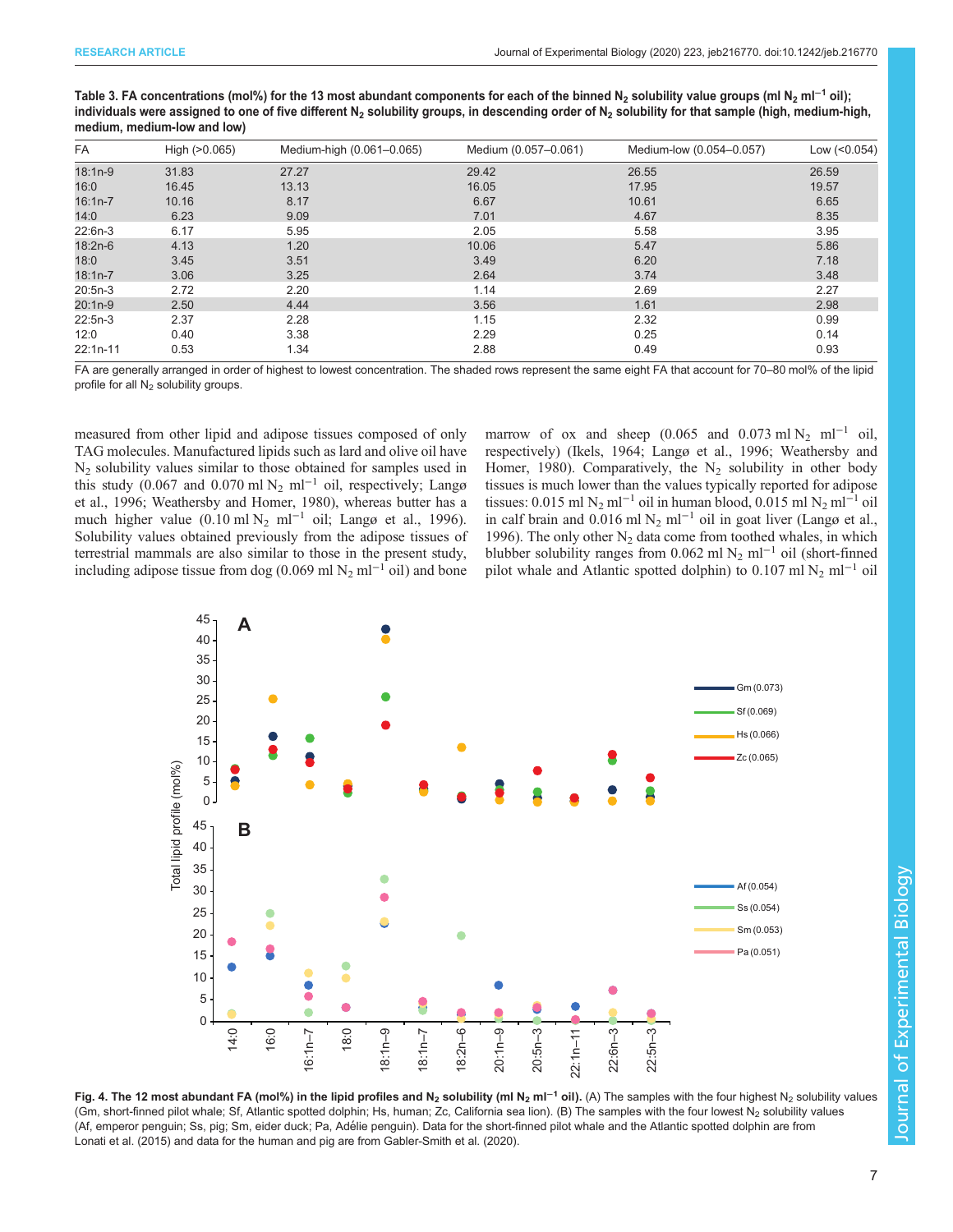RESEARCH ARTICLE **ARTICLE** ARTICLE ARTICLE **Journal of Experimental Biology (2020) 223, jeb216770. doi:10.1242/jeb.216770** 

( pygmy sperm whale; [Koopman and Westgate, 2012; Lonati et al.,](#page-11-0) [2015](#page-11-0)). The acoustic tissues of toothed whales also show a similar range, from 0.066 ml N<sub>2</sub> ml<sup>-1</sup> oil (inner jaw fat, pygmy sperm whale) to 0.101 ml N<sub>2</sub> ml<sup>-1</sup> oil (outer jaw fat, short-finned pilot whale; [Lonati et al., 2015](#page-11-0)). As demonstrated in the present study, diving tetrapods with adipose tissue containing only TAG have lower  $N<sub>2</sub>$  solubility values compared with diving toothed whales with adipose tissue containing unusual lipids (i.e. WE and shortchain FA).

## Lipid composition

Lipid composition was quite similar between all taxonomic groups studied. In almost all cases, the individual FA present and their general concentrations were similar across the species examined. In all samples, the adipose tissue contained both endogenous and exogenous monounsaturated components (e.g. 14:0, 16:0, 18:0, 16:1n-7, 18:1n-9, 22:1n-11 and 22:6n-3) and had high carbon numbers (>16.3; range of 16.3-18.3; [Table 1;](#page-4-0) [Tables S1](http://jeb.biologists.org/lookup/doi/10.1242/jeb.216770.supplemental) and [S2\)](http://jeb.biologists.org/lookup/doi/10.1242/jeb.216770.supplemental). The FA in the highest concentration across all groups of animals was 18:1n-9, which is a common lipid found in marine vertebrate adipose tissues ([Budge et al., 2006](#page-10-0)). Previous research has demonstrated that diet has a strong influence on the FA composition in adipose tissue of marine vertebrates ([Ackman](#page-10-0) [et al., 1971b\)](#page-10-0); however, some studies also indicate that marine animals may have some control on specific FA metabolism, indicated by the discrepancy between the FA of prey items and the FA composition of the predator's adipose tissue (e.g. [Grahl-Nielsen](#page-11-0) [and Mjaavatten, 1991](#page-11-0)). Most FA in vertebrates are even-numbered and straight, between 14 and 24 carbons in length with zero to six double bonds [\(Budge et al., 2006;](#page-10-0) [Iverson, 2009](#page-11-0)). FA that are greater than 14 carbons in length are often deposited in animal tissue with minimal modification from the diet ([Iverson, 2009\)](#page-11-0). The presence of the long-chain PUFA in top predators is from direct deposition of FA acquired from prey items that have consumed algae ( phytoplankton and zooplankton; [Iverson, 2009](#page-11-0)), as algae are the only organisms with enzymes capable of producing long-chain PUFA (e.g. 20:5n-3 and 22:5n-6; [Iverson et al., 1997; Iverson,](#page-11-0) [2009](#page-11-0)). De novo synthesis occurs from two-carbon precursors that are elongated by sequential additions of two-carbon units; these chains can grow between 14 and 18 carbons [\(Iverson, 2009\)](#page-11-0). Vertebrates restrict de novo FA synthesis to 14:0, 16:0 and 18:0, and their MUFA counterparts 14:1n-5, 16:1n-7 and 18:1n-9 [\(Budge](#page-10-0) [et al., 2006;](#page-10-0) [Iverson, 2009\)](#page-11-0). The lipid composition data obtained in this study also generally agree with what has previously been documented sea turtles, seabirds, cetaceans, pinnipeds and terrestrial mammals (sea turtles: [Ackman and Burgher, 1965](#page-10-0); [Ackman et al., 1971a; Davenport et al., 1990;](#page-10-0) [Guitart et al., 1999](#page-11-0); [Holland et al., 1990](#page-11-0); seabirds: [Groscolas, 1990;](#page-11-0) [Dahl et al., 2003](#page-10-0); [Johnston, 1973](#page-11-0); [Johnson and West, 1973;](#page-11-0) [Speake et al., 1999](#page-12-0); baleen whales: [Bottino, 1978](#page-10-0); [Meier et al., 2016](#page-11-0); toothed whales: [Koopman, 2007](#page-11-0); [Koopman et al., 2003](#page-11-0); [Lonati et al., 2015](#page-11-0); pinnipeds: [Ackman and Hooper, 1974; Beck et al., 2005](#page-10-0); [Iverson](#page-11-0) [et al., 1997](#page-11-0); [Liwanag et al., 2012](#page-11-0); pigs and humans: [Budge et al.,](#page-10-0) [2006](#page-10-0); [Calder et al., 2015](#page-10-0); [Duran-Montgé et al., 2010;](#page-10-0) [Gabler et al.,](#page-11-0) [in press](#page-11-0); [Hodson et al., 2008; Kingsbury et al., 1961](#page-11-0); [Wood et al.,](#page-12-0) [2008](#page-12-0)).

#### N<sub>2</sub> solubility related to lipid composition

N2 solubility values of the adipose tissue in the present study did not show any clear or specific relationships with lipid composition [\(Fig. 3B](#page-5-0)). Solubility values varied across taxonomic groups but also within a species [\(Figs 1](#page-3-0) and [2, Table 1](#page-4-0)). Previous studies have demonstrated that  $N_2$  solubility is related to lipid composition in the blubber and jaw fats of toothed whales ([Koopman and Westgate,](#page-11-0) [2012; Lonati et al., 2015](#page-11-0)). [Koopman and Westgate \(2012\)](#page-11-0) showed that WE content alone explained 52% of the variation observed in  $N<sub>2</sub>$  solubility of the blubber of toothed whales; however, these authors found no relationships between  $N_2$  solubility and FA or FAlc composition. Later, [Lonati et al. \(2015\)](#page-11-0) demonstrated that adipose tissue from the acoustic fats ( jaw fats and melon) of toothed whales, which contain high concentrations of unique lipid components (e.g. short branched chain i-5:0, i-12:0 FA and WE), have higher  $N<sub>2</sub>$  solubility values compared with the blubber of the same individual. These two studies showed that both increased concentrations of WE and the presence of the unique BCFA are associated with significantly increased  $N<sub>2</sub>$  solubility in adipose tissues ([Lonati et al., 2015](#page-11-0)).

Therefore, as lipid composition has been shown to be related to  $N<sub>2</sub>$  solubility, the assumption was that any variation we observed in  $N_2$  solubility in adipose tissue containing only TAG would be associated with the chemistry of these molecules – namely, their FA composition. However, this was not the case, as can easily be seen in [Fig. 4](#page-6-0), which shows the FA profiles from the samples with the four highest  $N_2$  solubility values ([Fig. 4](#page-6-0)A) and the four lowest  $N_2$ solubility values [\(Fig. 4B](#page-6-0)). The adipose tissues from the human sample and the pig sample had similar FA profiles; however, they had very different N<sub>2</sub> solubility values (0.066 and 0.054 ml N<sub>2</sub> ml<sup>-1</sup> oil, respectively, differing by ∼20%; [Fig. 4](#page-6-0)). Similarly, the Atlantic spotted dolphin sample and the eider duck sample had similar FA profiles, but very different  $N_2$  solubility values (0.069 and 0.053 ml N<sub>2</sub> ml<sup>-1</sup> oil, respectively, differing >20%; [Fig. 4](#page-6-0)). It is also clear that within the samples with four highest and four lowest  $N_2$  solubility values [\(Fig. 4](#page-6-0)), there is some variation in FA composition, meaning that there are multiple combinations of different FAs that lead to the same high or low  $N<sub>2</sub>$  solubility value. Additionally, the ANOSIM analysis comparing the lipid profiles across the different groups of  $N<sub>2</sub>$  solubility values did not reveal any significant differences [\(Fig. 3](#page-5-0)B). These results indicate that differences in the individual FA pool of a sample do not have a large influence on  $N<sub>2</sub>$  solubility in adipose tissues composed of only TAG.

Therefore, we propose that the main variable that determines  $N<sub>2</sub>$ solubility must be the chemistry of the intact TAG molecules themselves, namely the 3D structure of the arrangement of individual FA on a TAG molecule (i.e. positional specificity). Positional specificity in TAG molecules (not measured in this study) describes the location of each component FA on the glycerol portion of the molecule, with notations sn-1 and sn-3 for the FA linked to the outer carbons of the glycerol backbone and sn-2 for the FA located on the internal position ([Fig. 5](#page-8-0)A, present study; [Breckenridge, 1978; Brockerhoff et al., 1966\)](#page-10-0). To illustrate this, [Fig. 5A](#page-8-0) and B show two TAG molecules, each with the same FA composition; however, the FA constituents are located on different positions between TAG 1 and TAG 2. These configurations will result in different 3D conformations, as any double bonds introduce bends in the FA tails that, in turn, displace the other two FA on the TAG. The 3D structure of the intact TAG molecules is very important in terms of function, both physically and biologically. The positions of the FA on the TAG molecules influence the physical properties of oils, such as melting point and crystallization properties as well as their metabolism [\(Hagemann, 1988;](#page-11-0) reviewed in [Motoyama, 2012; Redgrave et al., 1988\)](#page-12-0). Given these physical characteristics, it is therefore reasonable to propose that the 3D structure of a TAG molecule might also influence its inert gas solubility.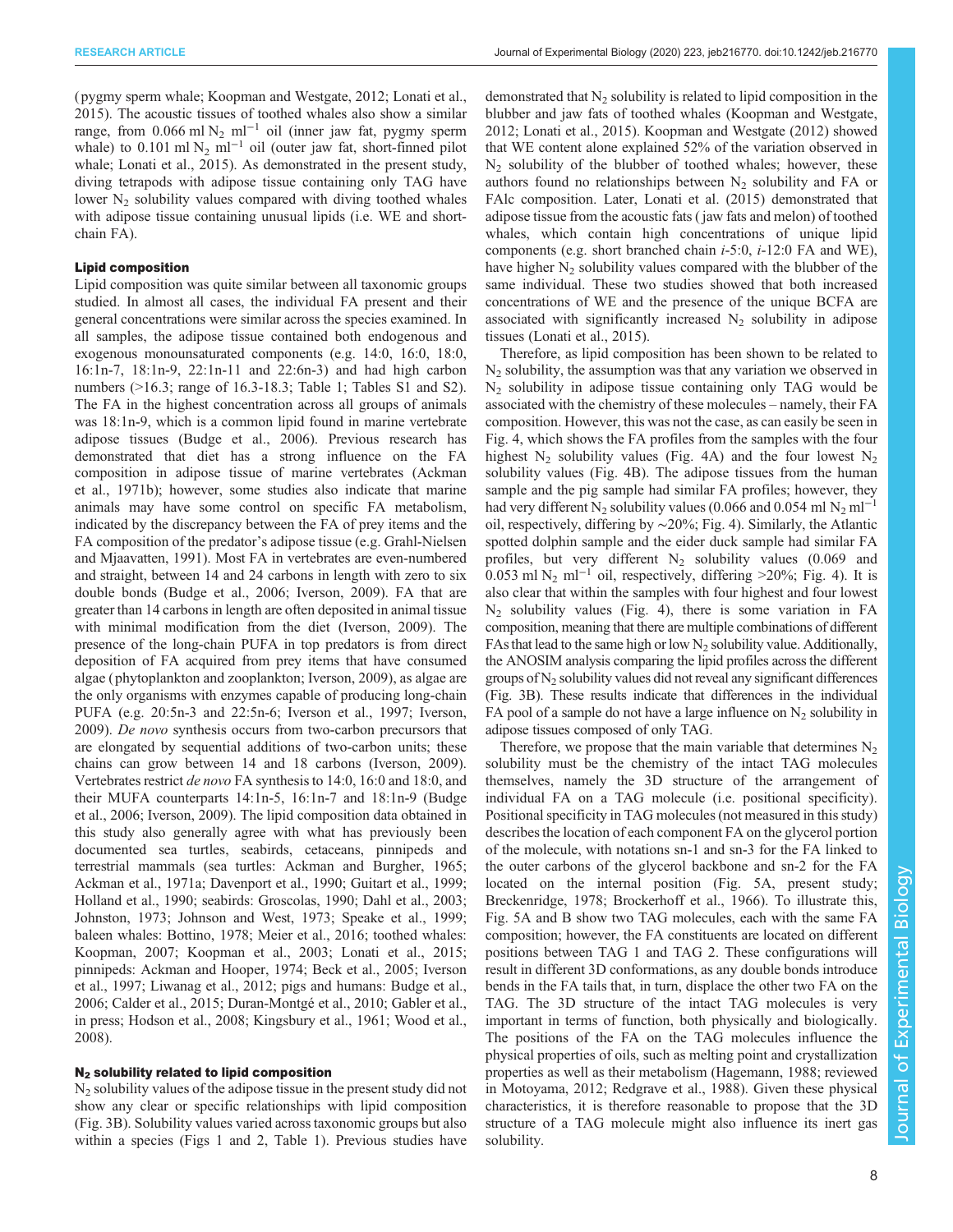<span id="page-8-0"></span>

Triacylglycerol 1 (18:1n-9,18:0,18:1n-9) Triacylglycerol 2 (18:0,18:1n-9,18:1n-9)

Fig. 5. Positional stereospecificity of FA in TAG molecules. TAG composition: three FA, shown in blue, esterified to a glycerol backbone, shown in green. FA are positioned on certain carbons, notated by sn-1, sn-2 and sn-3. Two TAG molecules demonstrating the potential for differences in the three-dimensional conformation with varying FA composition. (A) TAG with two different FA (18:1n-9 on sn-1, 18:0 on sn-2 and 18:1n-9 on sn-3); (B) TAG with the same two FA, but these FA are on different positions of the glycerol backbone (18:0 on sn-1, 18:1n-9 on sn-2 and sn-3).

There are limited data on the specific composition of the component FA in TAG molecules for marine species (and other related species) in the literature; however, it is known that the positional distribution of FA in TAG of animal fat is not random [\(Brockerhoff et al., 1968\)](#page-10-0). Studies on the stereospecific positional distribution of the FA in terrestrial mammal TAG lipids suggest there may be some general phylogenetic differences in the structures of TAG molecules. In the adipose tissue of domestic pigs, 16:0 is exclusively found on position sn-2 (∼80 mol%; [Karupaiah and](#page-11-0) [Sundram, 2007; Mattson et al., 1964\)](#page-11-0). A similar pattern is observed in wild, non-domesticated swine relatives such as the wild boar and peccary, in which high concentrations of 16:0 are also found on position sn-2 ([Mattson et al., 1964](#page-11-0)). In the adipose tissue of domestic pigs, 18:2n-6 can also predominate at position sn-2 [\(Reiser](#page-12-0) [and Reddy, 1959\)](#page-12-0). Additionally, unsaturated FA appear to be positioned at sn-3, and 18:1n-9 occurs on both positions sn-1 and sn-3 [\(Mattson et al., 1964](#page-11-0); [Reiser and Reddy, 1959\)](#page-12-0). Interestingly, other artiodactyls (i.e. hippopotamus, camel, white-tailed deer, sheep and cow) seem to have a different pattern, with <19 mol% of 16:0 occurring in position sn-2 [\(Mattson et al., 1964\)](#page-11-0). With the exception of the pig, unsaturated FA seem to be concentrated at position sn-2 [\(Brockerhoff, 1966;](#page-10-0) [Mattson et al., 1964\)](#page-11-0). The adipose tissues of humans appear to be similar to most artiodactyls (excluding the pig), with MUFA and 18:2 appearing at position sn-2. Additionally, 16:0 accumulates at sn-1 and sn-3 and 14:0 at sn-2 in humans [\(Brockerhoff, 1965; Brockerhoff, 1966](#page-10-0)). Therefore, the general trends for positional specificity in terrestrial mammals are: (1) in position sn-1, saturated FA of endogenous origin predominate, (2) in position sn-2, unsaturated and short-chain FA of exogenous origin predominate and (3) at position sn-3, long-chain FA are present, but this is also the position where the most randomness occurs ([Brockerhoff, 1966](#page-10-0)). For instance, FA 14:0 would occur in the highest concentrations at sn-2, owing to the FA being short in length; however, because 14:0 is also a SFA, it would also occur in high concentrations at position sn-1.

The structures of intact TAG in the lipids of marine mammals appear to show some similarity to the patterns observed for terrestrial mammals, but some differences also exist. In the blubber of baleen whales (e.g. sei whale), SFA (14:0, 16:0 and 18:0) and long-chain PUFA  $(C_{20}$  and  $C_{22}$ ) appear on positions sn-1 and sn-3, similar to the arrangement in terrestrial mammals [\(Bottino, 1978](#page-10-0);

[Brockerhoff et al., 1968\)](#page-10-0). MUFA (16:1 and 18:1) dominate on position sn-2, which is different than terrestrial mammals and PUFA can sometimes appear on this position ([Bottino, 1978](#page-10-0)). There even appears to be some specificity to the positioning of the unique branched, short-chain FA i-5:0 in three families of toothed whales: delphinids, phocoenids and monodontids, with i-5:0 predominant at the sn-1 and sn-3 positions ([Wedmid and Litchfield, 1976\)](#page-12-0). In the TAG molecules of the lipids of pinnipeds, the position of the FA seems to be determined by chain length [\(Brockerhoff, 1966\)](#page-10-0). In harbor and harp seal oil, shorter and SFA accumulate on position sn-2 (i.e. 14:0, 15:0, 16:0 and 17:0), but can sometimes be observed on positions sn-1 and sn-3 ([Brockerhoff et al., 1968](#page-10-0); [Wanasundara](#page-12-0) [and Shahidi, 1997; Yoshida et al., 1996](#page-12-0)). In both pinnipeds, PUFA (i.e. 20:5n-3, 22:5n-3 and 22:6n-3) occupy primarily position sn-3, followed by sn-1 ([Ando et al., 2018](#page-10-0); [Brockerhoff et al., 1968](#page-10-0); [Litchfield, 1968](#page-11-0); [Wanasundara and Shahidi, 1997\)](#page-12-0). In leatherbacks, SFA (e.g. 12:0, 14:0, 16:0 and 18:0) are found mostly on position sn-1 in the highest amounts and secondarily on position sn-3 [\(Brockerhoff et al., 1968\)](#page-10-0). 16:1 and 18:1 are found on position sn-2, as well as most PUFA (e.g. 22:6; [Brockerhoff et al., 1968](#page-10-0); [Litchfield, 1968\)](#page-11-0). Long-chain FA predominant on position sn-3 [\(Brockerhoff et al., 1968\)](#page-10-0). A single seabird species (cormorants) was investigated and it was determined that 16:0 and 18:0 are found mostly on position sn-1 and MUFA are on either position sn-2 or sn-3 ([Brockerhoff et al., 1968](#page-10-0)). With the data presented above, different patterns of FA positional stereospecificity exist across different groups of animals, and as our study suggests, likely across individuals within a species. This suggests that there could be differences in the intact TAG structures, which might explain the similar FA compositions in samples with different  $N<sub>2</sub>$  solubilities observed in the present study. It is important to note that the studies describing intact TAG structure above provide very general information on positional specificity for each species, without reporting variation across individuals (considering sex, life stage, season and habitat) or tissues within species.

There is also surprisingly little information about how the stereospecificity of FA on a larger lipid molecule (TAG, or in the case of membranes, phospholipids) will affect gas solubility. The few data that do exist describe solubility and FA structure across lipid membranes, composed of a phospholipid bilayer. Phospholipids are made up of two FA esterified to a glycerol molecule that also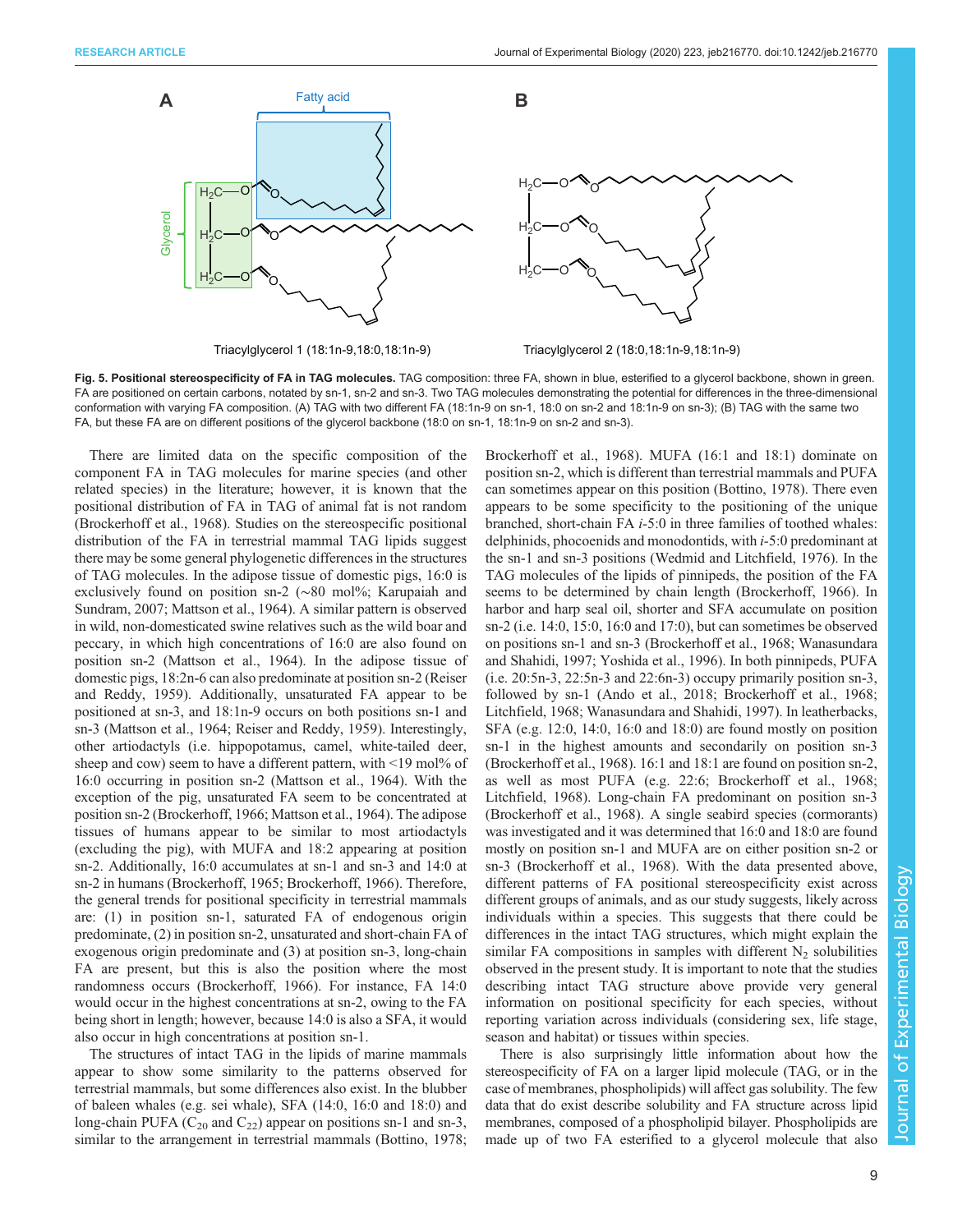RESEARCH ARTICLE **ARTICLE** ARTICLE ARTICLE **Journal of Experimental Biology (2020) 223, jeb216770. doi:10.1242/jeb.216770** 

contains a polar head group (derived from phosphatidic acid; [Budge](#page-10-0) [et al., 2006](#page-10-0)). Lower solubility and diffusivity of oxygen occurs from decreased membrane fluidity arising from a decrease in unsaturated FA; unsaturated FA contain double bonds that create 'bends' within the structure ([Pace and Chan, 1982; Subczynksi et al.,](#page-12-0) [1992; Träuble, 1971](#page-12-0)). Experiments on oxygen diffusion through vesicles made of lecithin (mixtures of glycerophospholipids including phosphatidylcholine, phosphatidylethanolamine, phosphatidylinositol and phosphatidic acid) suggest that gas diffuses more readily through vesicles composed of dimyristoyl (2, 14:0 FA) than dipalmitoyl (2, 16:0 FA), with diffusion rates of  $4.7 \times 10^{-5}$  and  $1.56 \times 10^{-5}$  cm<sup>2</sup> s<sup>-1</sup>, respectively ([Fischkoff and](#page-11-0) [Vanderkooi, 1975\)](#page-11-0). These results indicate that the conformation of entire intact molecules, determined by the types of FA present in the TAG molecules and their positions, likely influences gas solubility. Future work is needed to consider how different intact TAG molecules influence gas solubility and diffusion. This is a promising area of research for both TAG and phospholipid gas dynamics, and of potential importance in the context of global climate change as atmospheric and aquatic levels of oxygen and carbon dioxide undergo significant shifts on both small and large scales.

#### Implications for diving models

Owing to the difficulties involved with collecting data on the partial pressures of  $N_2$  within the blood and tissues of freely diving airbreathing animals, mathematical models have become pivotal to simulating  $N<sub>2</sub>$  dynamics in marine vertebrates to assess their risk of DCS [\(Fahlman et al., 2007; Fahlman et al., 2014;](#page-10-0) [Hooker et al.,](#page-11-0) [2012](#page-11-0); [Houser et al., 2001; Kvadsheim et al., 2012](#page-11-0); [Zimmer and](#page-12-0) [Tyack, 2007\)](#page-12-0). Diving models rely on assumptions about physiological responses collected from terrestrial mammals, which differ from marine mammals ([Fahlman et al., 2006; 2009\)](#page-10-0). Perfusion rates of many marine mammals are also unknown; therefore, models often assume changes in cardiac output ( product of heart rate and stroke volume) are related to heart rate, which is an easily measured variable in captive animals [\(Fahlman et al., 2006](#page-10-0); [2009](#page-10-0); [Hooker et al., 2009](#page-11-0); [Zimmer and Tyack, 2007\)](#page-12-0).  $N_2$  solubility is another important component in these models, but the value most often used in these models is obtained from experiments on terrestrial mammals. The current value used to calculate  $N_2$ saturation rates in fat compartments of breath-hold diving animals is 0.070 ml N<sub>2</sub> ml<sup>-1</sup> medium, and is based on values obtained for olive oil and oxen and sheep bone marrow [\(Fahlman et al., 2006](#page-10-0); [Langø et al., 1996](#page-11-0); [Weathersby and Homer, 1980\)](#page-12-0). However, it has been shown that this value is much lower than the actual solubility value measured in some toothed whale (e.g. odontocete) blubber and acoustic fats. [Koopman and Westgate \(2012\)](#page-11-0) demonstrated that  $N_2$  solubility values in the blubber of most odontocetes was higher than  $0.070$  ml N<sub>2</sub> ml<sup>-1</sup> lipid. [Lonati et al. \(2015\)](#page-11-0) further demonstrated that  $N_2$  solubility values in the jaw fats are even higher, with 84% of the fats measured having higher values than 0.070 ml N<sub>2</sub> ml<sup>-1</sup> lipid. The values measured in the present study demonstrate that the adipose tissues of most diving tetrapods, composed of mostly TAG lipids, have  $N_2$  solubility values lower than 0.070 ml N<sub>2</sub> ml<sup>-1</sup> lipid [\(Table 1\)](#page-4-0). We had hoped that knowing the FA composition (analytically relatively easy to measure) of fat composed of only TAG might be used to predict  $N_2$  solubility without having to physically measure the solubility (analytically very difficult to measure). However, we have demonstrated that knowledge of the FA pool alone does not permit such predictions, which is why we think the intact TAG structure will be a more important factor influencing  $N_2$  solubility in these tissues.

We recognize that our values were obtained at a set temperature and at standard pressure under experimental conditions, which will not be the case for diving animals in the wild. Diving tetrapods exhibit a range of diving depths (from 26 m reached by the Adélie penguin and up to 3000 m by some beaked whales; [Chappell et al.,](#page-10-0) [1993;](#page-10-0) [Schorr et al., 2014](#page-12-0)), which means that the subcutaneous adipose tissue of these animals will experience a range of temperatures and pressures during the different phases of a dive; variation in these conditions will likely affect solubility properties. However, there are few data on  $N_2$  solubility in biological lipids at different pressures and conflicting data for different temperatures. [Gerth \(1985\)](#page-11-0) showed that  $N_2$  solubility in olive oil at a set temperature of 37°C increased with pressure under experimental conditions, but this author also pointed out that olive oil is a nonideal solution and showed that its solubility patterns deviate from Henry's law, resulting in higher solubility increases with pressure than linearly predicted. Blubber and other subcutaneous adipose tissues are composed of even more complex lipid mixtures than olive oil; therefore, we assume that these adipose tissue lipids will also deviate from what is predicted by Henry's law. As an animal dives to depth, not only will the pressure increase, but temperature will also decrease. Data from the literature give no clear indication as to the relationship between temperature and  $N_2$  in various biological lipids: under some experimental conditions, decreasing temperature leads to a decrease in solubility while others show an opposite trend (reviewed in [Langø et al., 1996](#page-11-0)). Preliminary data using olive oil (and the apparatus from the present study to measure solubility) suggest that as temperature decreases,  $N_2$  solubility also decreases (A. Westgate, unpublished data). However, this conclusion is based on only a few data points. Additionally, most lipids will become solid or pseudo-solid as they cool (i.e. phase change), which may also affect  $N_2$  solubility. Because these biological lipids are complex and contain many components (as we have demonstrated), each with different melting points, this phase change will occur over a wide temperature range. For example, lipids in the blubber of Mesoplodon densirostris begin to melt at 1.7°C and are fully melted at 27.1°C (T. Ernst, unpublished data), suggesting that blubber in a beaked whale will be in the phasechange temperature zone while the animal is diving; unfortunately, few other data on phase change temperatures of marine lipids are available. Clearly, more information on the effects of pressure and temperature on  $N_2$  solubility in the complex lipid mixtures of adipose tissue, and how this might be impacted by blood flow, is needed in order to fully understand solubility patterns in actively diving tetrapods.

#### **Conclusions**

In conclusion, this study presents the first measurements of  $N_2$ solubility in the adipose tissue and blubber of a variety of diving airbreathing tetrapods from four broad taxonomic groups (sea turtles, seabirds, cetaceans and pinnipeds), yielding novel data on  $N_2$ solubility, and providing the FA composition of the same samples. In adipose tissue composed mainly of TAG molecules, there appears to be no predictable relationship between the composition of the FA pool in the TAG and  $N<sub>2</sub>$  solubility, contrary to what has been previously demonstrated in adipose tissues with WE and shortand branched-chain FA [\(Koopman and Westgate, 2012](#page-11-0); [Lonati](#page-11-0) [et al., 2015\)](#page-11-0). Further, the  $N_2$  solubility across and within taxonomic groups (and even species) was highly variable, suggesting that solubility values cannot be predicted based on phylogenetic relationships, even broadly. We posit that it is the specific positioning of the FA within the TAG molecules themselves that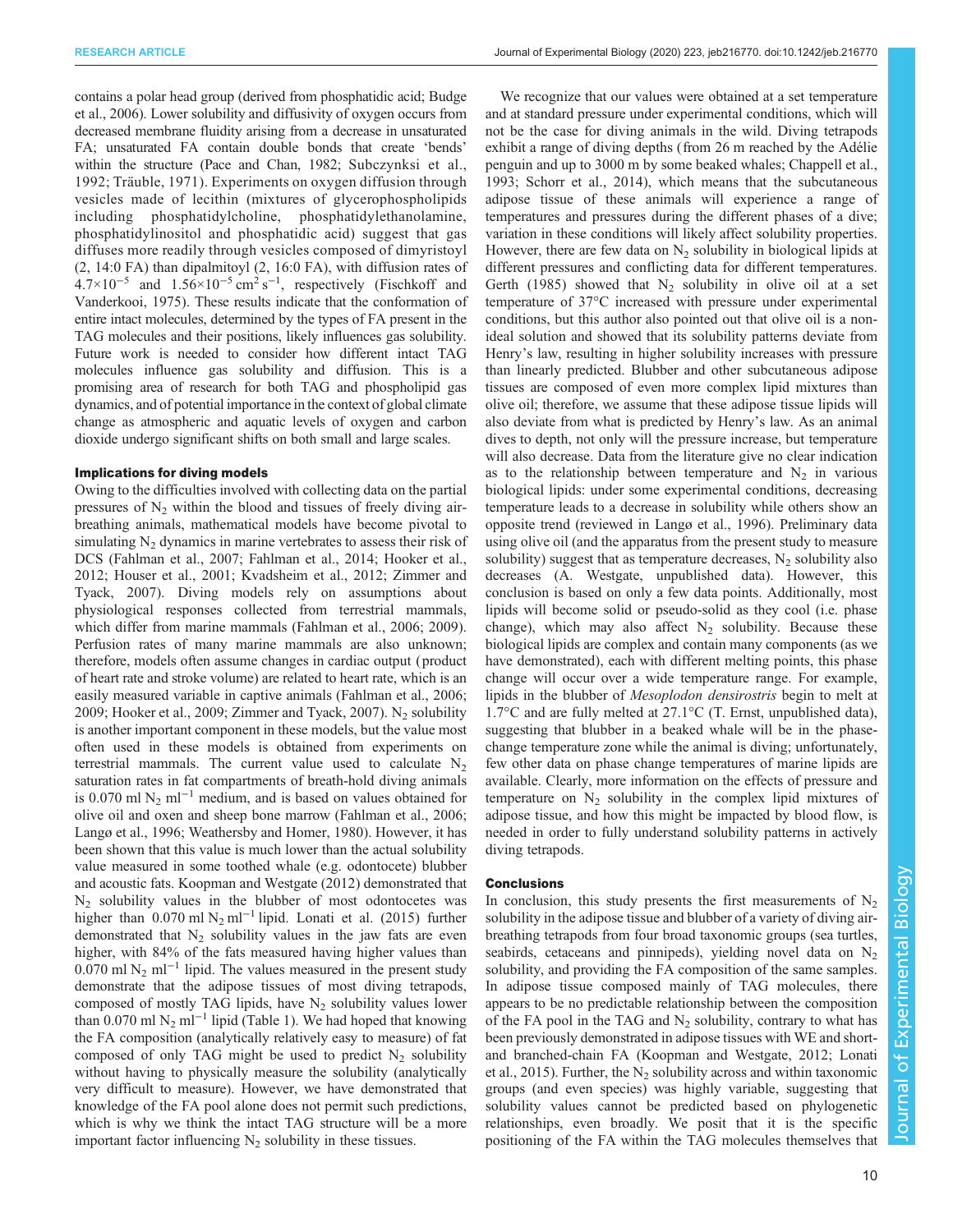<span id="page-10-0"></span>is influencing the solubility of  $N_2$  in these tissues. Based on the variability in  $N<sub>2</sub>$  solubility within and among taxa, further research on the stereospecific positions of the FA on TAG molecules may allow for a more accurate prediction of solubility patterns in the adipose tissues of diving animals.

#### Acknowledgements

We thank all of the stranding volunteers and organizations for obtaining the adipose tissue samples used in this study, especially Sarah Finn at the North Carolina Wildlife Resources Commission, Sue Barco at the Virginia Aquarium, and Craig Harms, Emily Christiansen and Vicky Thayer at the North Carolina Center for Marine Sciences and Technology for sea turtle samples; Brad Allen at the Maine Department of Inland Fisheries and Wildlife, Steve Emslie at the University of North Carolina Wilmington (UNCW), David Ainley at H. T. Harvey & Associates and Paul Ponganis at the University of California, San Diego for seabird samples; Misty Niemeyer at the International Fund for Animal Welfare, and Lauren Rust and Barbie Halaska at the Marine Mammal Center for mysticete whale and pinniped samples; UNCW Stranding Network for all toothed whale samples; Wells Pork Products in Burgaw, NC, USA, for pig samples; and the UNC Chapel Hill Medical School for human samples. We additionally thank S. T. Kinsey and D. A. Pabst from UNCW for their thoughtful discussions about the data, as well as two anonymous reviewers, who greatly improved the manuscript.

#### Competing interests

The authors declare no competing or financial interests.

#### Author contributions

Conceptualization: M.K.G.-S., A.J.W., H.N.K.; Methodology: A.J.W.; Validation: A.J.W.; Formal analysis: M.K.G.-S., A.J.W., H.N.K.; Investigation: M.K.G.-S., A.J.W.; Resources: M.K.G.-S., A.J.W., H.N.K.; Writing - original draft: M.K.G.-S.; Writing review & editing: M.K.G.-S., A.J.W., H.N.K.; Visualization: M.K.G.-S., H.N.K.; Supervision: A.J.W., H.N.K.; Funding acquisition: A.J.W., H.N.K., M.K.G.-S.

#### Funding

Funding for the project was provided by the Office of Naval Research, Undersea Medicine (N000141210442 to H.N.K.) as well as additional support to M.K.G.-S. from the University of North Carolina Wilmington.

#### Supplementary information

Supplementary information available online at <http://jeb.biologists.org/lookup/doi/10.1242/jeb.216770.supplemental>

#### References

- Ackman, R. G. and Burgher, R. D. [\(1965\). Cod liver oil fatty acids as secondary](https://doi.org/10.1007/BF02558251) [reference standards in the GLC of polyunsaturated fatty acids of animal origin:](https://doi.org/10.1007/BF02558251) [analysis of a dermal oil of the Atlantic leatherback turtle.](https://doi.org/10.1007/BF02558251) JAOCS 42, 38-42. doi:10. [1007/BF02558251](https://doi.org/10.1007/BF02558251)
- Ackman, R. G. and Hooper, S. N. [\(1974\). Long-chain monoethylenic and other fatty](https://doi.org/10.1139/f74-054) [acids in heart, liver, and blubber lipids of two harbor seals \(](https://doi.org/10.1139/f74-054)Phoca vitulina) and one grey seal (Halichoerus grypus). [J. Fish. Res. Board Can.](https://doi.org/10.1139/f74-054) 31, 333-341. doi:10. [1139/f74-054](https://doi.org/10.1139/f74-054)
- [Ackman, R. G., Hooper, S. N. and Frair, W.](https://doi.org/10.1016/0305-0491(71)90039-3) (1971a). Comparisons of the fatty acid [compositions of depot fats from fresh-water and marine turtles.](https://doi.org/10.1016/0305-0491(71)90039-3) Comp. Biochem. Physiol. 40[, 931-944. doi:10.1016/0305-0491\(71\)90039-3](https://doi.org/10.1016/0305-0491(71)90039-3)
- [Ackman, R. G., Epstein, S. and Eaton, C. A.](https://doi.org/10.1016/0305-0491(71)90143-X) (1971b). Differences in the fatty acid [compositions of blubber fats from northwestern Atlantic finwhales \(](https://doi.org/10.1016/0305-0491(71)90143-X)Balaenoptera physalus) and harp seals (Pagophilus groenlandica). [Comp. Biochem. Physiol.](https://doi.org/10.1016/0305-0491(71)90143-X) 40[, 683-697. doi:10.1016/0305-0491\(71\)90143-X](https://doi.org/10.1016/0305-0491(71)90143-X)
- Ando, Y., Matsumoto, N., Yoneta, Y. and Tada, N. (2018). Stereospecific analysis of fish oil triacylglycerols by silicic acid HPLC using monoacylglycerol analytical intermediates. Bull. Fish. Sci. Hokkaido Univ. 68, 33-41.
- [Beck, C. A., Iverson, S. J. and Bowen, W. D.](https://doi.org/10.1139/z05-021) (2005). Blubber fatty acids of gray [seals reveal sex differences in the diet of a size-dimorphic marine carnivore.](https://doi.org/10.1139/z05-021) Can. J. Zool. 83[, 377-388. doi:10.1139/z05-021](https://doi.org/10.1139/z05-021)
- Bernaldo de Quirós, Y., Gonzá[lez-Diaz, O., Arbelo, M., Sierra, E., Sacchini, S.](https://doi.org/10.3389/fphys.2012.00177) and Fernández, A. [\(2012\). Decompression vs. decomposition: distribution,](https://doi.org/10.3389/fphys.2012.00177) [amount, and gas composition of bubbles in stranded marine mammals.](https://doi.org/10.3389/fphys.2012.00177) Front. Physiol. 3[, 1-19. doi:10.3389/fphys.2012.00177](https://doi.org/10.3389/fphys.2012.00177)
- Bernaldo de Quiró[s, Y., Seewald, J. S., Sylva, S. P., Greer, B., Niemeyer, M.,](https://doi.org/10.1371/journal.pone.0083994) Bogomolni, A. L. and Moore, M. J. [\(2013\). Compositional discrimination of](https://doi.org/10.1371/journal.pone.0083994) [decompression and decomposition gas bubbles in bycaught seals and dolphins.](https://doi.org/10.1371/journal.pone.0083994) PLoS ONE 8[, e83994. doi:10.1371/journal.pone.0083994](https://doi.org/10.1371/journal.pone.0083994)
- [Berry, D. C., Stenesen, D., Zeve, D. and Graff, J. M.](https://doi.org/10.1242/dev.080549) (2013). The developmental origins of adipose tissue. Development 140[, 3939-3949. doi:10.1242/dev.080549](https://doi.org/10.1242/dev.080549)
- Berta, A., Sumich, J. L. and Kovacs, K. M. (2015). Marine Mammals: Evolutionary Biology. New York, NY: Academic Press.
- Bottino, N. R. [\(1978\). Lipids of the Antarctic sei whale,](https://doi.org/10.1007/BF02533361) Balaenoptera borealis. Lipids 13[, 18-23. doi:10.1007/BF02533361](https://doi.org/10.1007/BF02533361)
- Breckenridge, W. C. (1978). Stereospecific analysis of triacylglycerols. In Fatty Acids and Glycerides (ed. A. Kuksis), pp. 197-232. Boston, MA: Springer-Verlag.
- Brockerhoff, H. [\(1965\). Stereospecific analysis of triglycerides: an analysis of](https://doi.org/10.1016/0003-9861(65)90454-6) human depot fat. Arch. Biochem. Biophys. 110[, 586-592. doi:10.1016/0003-](https://doi.org/10.1016/0003-9861(65)90454-6) [9861\(65\)90454-6](https://doi.org/10.1016/0003-9861(65)90454-6)
- Brockerhoff, H. [\(1966\). Fatty acid distribution pattern of animal depot fats.](https://doi.org/10.1016/0010-406X(66)90541-X) Comp. Biochem. Physiol. 19[, 1-12. doi:10.1016/0010-406X\(66\)90541-X](https://doi.org/10.1016/0010-406X(66)90541-X)
- [Brockerhoff, H., Hoyle, R. J. and Hwang, P. C.](https://doi.org/10.1139/o66-172) (1966). Positional distribution of [fatty acids in the fats of a polar bear and seal.](https://doi.org/10.1139/o66-172) Can. J. Biochem. 44, 1519-1525. [doi:10.1139/o66-172](https://doi.org/10.1139/o66-172)
- [Brockerhoff, H., Hoyle, R. J., Hwang, P. C. and Litchfield, C.](https://doi.org/10.1007/BF02530964) (1968). Positional [distribution of fatty acids in depot triglycerides of aquatic animals.](https://doi.org/10.1007/BF02530964) Lipids 3, 24-29. [doi:10.1007/BF02530964](https://doi.org/10.1007/BF02530964)
- [Budge, S. M., Iverson, S. J. and Koopman, H. N.](https://doi.org/10.1111/j.1748-7692.2006.00079.x) (2006). Studying trophic ecology [in marine ecosystems using fatty acids: a primer on analysis and interpretation.](https://doi.org/10.1111/j.1748-7692.2006.00079.x) Mar. Mamm. Sci. 22[, 759-801. doi:10.1111/j.1748-7692.2006.00079.x](https://doi.org/10.1111/j.1748-7692.2006.00079.x)
- Calder, P. C. [\(2015\). Functional roles of fatty acids and their effects on human](https://doi.org/10.1177/0148607115595980) health. J. Parenter. Enteral Nutr. 39[, 18S-32S. doi:10.1177/0148607115595980](https://doi.org/10.1177/0148607115595980)
- [Chappell, M. A., Shoemaker, V. H., Janes, D. N., Bucher, T. L. and Maloney, S. K.](https://doi.org/10.2307/1940491) [\(1993\). Diving behavior during foraging in breeding Ade](https://doi.org/10.2307/1940491)́lie penguins. Ecology 74, [1204-1215. doi:10.2307/1940491](https://doi.org/10.2307/1940491)
- Cheng, Y. and Church, G. M. (2000). Biclustering of expression data. In Proceedings of the Eighth International Conference on Intelligent Systems for Molecular Biology (ISMB) (ed. R. Altman), pp. 93-103. Menlo Park, CA: AAAI Press.
- Clarke, K. R. and Gorley, R. N. (2006). PRIMER v6. User Manual/Tutorial. Plymouth, UK: PRIMER-E Ltd.
- Cox, T. M., Ragen, T. J., Read, A. J., Vos, E., Baird, R. W., Balcomb, K., Barlow, J., Caldwell, J., Cranford, T., Crum, L. et al. (2006). Understanding the impacts of anthropogenic sound on beaked whales. J. Cetacean Res. Manag. 7, 177-187.
- [Crandall, D. L., Hausman, G. J. and Kral, J. G.](https://doi.org/10.3109/10739689709146786) (1997). A review of the [microcirculation of adipose tissue: anatomic, metabolic, and angiogenic](https://doi.org/10.3109/10739689709146786) perspectives. Microcirculation 4[, 211-232. doi:10.3109/10739689709146786](https://doi.org/10.3109/10739689709146786)
- [Dahl, T. M., Falk-Petersen, S., Gabrielsen, G. W., Sargent, J. R., Hop, H. and](https://doi.org/10.3354/meps256057) Millar, R. M. [\(2003\). Lipids and stable isotopes in common eider, black-legged](https://doi.org/10.3354/meps256057) [kittiwake and northern fulmar: a trophic study from an Arctic fjord.](https://doi.org/10.3354/meps256057) Mar. Ecol. Prog. Ser. 256[, 57-269. doi:10.3354/meps256057](https://doi.org/10.3354/meps256057)
- [Davenport, J., Holland, D. L. and East, J.](https://doi.org/10.1017/S0025315400034172) (1990). Thermal and biochemical [characteristics of the lipids of the leatherback turtle](https://doi.org/10.1017/S0025315400034172) Dermochelys coriacea: evidence of endothermy. [J. Mar. Biol. Assoc. U.K.](https://doi.org/10.1017/S0025315400034172) 70, 33-41. doi:10.1017/ [S0025315400034172](https://doi.org/10.1017/S0025315400034172)
- Davis, R. W. [\(2014\). A review of the multi-level adaptations for maximizing aerobic](https://doi.org/10.1007/s00360-013-0782-z) [dive duration in marine mammals: from biochemistry to behavior.](https://doi.org/10.1007/s00360-013-0782-z) J. Comp. Physiol. Part B 184[, 23-53. doi:10.1007/s00360-013-0782-z](https://doi.org/10.1007/s00360-013-0782-z)
- [Dennison, S., Fahlman, A. and Moore, M.](https://doi.org/10.3389/fphys.2012.00181) (2012). The use of diagnostic imaging [for identifying abnormal gas accumulations in cetaceans and pinnipeds.](https://doi.org/10.3389/fphys.2012.00181) Front. Physiol. 3[, 1-8. doi:10.3389/fphys.2012.00181](https://doi.org/10.3389/fphys.2012.00181)
- Doolette, D. J. and Mitchell, S. J. [\(2001\). The physiological kinetics of nitrogen and](https://doi.org/10.2165/00003088-200140010-00001) [the prevention of decompression sickness.](https://doi.org/10.2165/00003088-200140010-00001) Clin. Pharmacokinet. 40, 1-14. doi:10. [2165/00003088-200140010-00001](https://doi.org/10.2165/00003088-200140010-00001)
- Duran-Montgé[, P., Realini, C. E., Barroeta, A. C., Lizardo, R. G. and Esteve-](https://doi.org/10.1016/j.livsci.2010.05.017)Garcia, E. [\(2010\). De novo fatty acid synthesis and balance of fatty acids of pigs](https://doi.org/10.1016/j.livsci.2010.05.017) fed different fat sources. Livestock Sci. 132[, 157-164. doi:10.1016/j.livsci.2010.](https://doi.org/10.1016/j.livsci.2010.05.017) [05.017](https://doi.org/10.1016/j.livsci.2010.05.017)
- [Fahlman, A., Olszowka, A., Bostrom, B. and Jones, D. R.](https://doi.org/10.1016/j.resp.2005.09.014) (2006). Deep diving [mammals: dive behavior and circulatory adjustments contribute to bends](https://doi.org/10.1016/j.resp.2005.09.014) avoidance. Resp. Physiol. Neuro. 153[, 66-77. doi:10.1016/j.resp.2005.09.014](https://doi.org/10.1016/j.resp.2005.09.014)
- [Fahlman, A., Schmidt, A., Jones, D. R., Bostrom, B. L. and Handrich, Y.](https://doi.org/10.1242/jeb.008730) (2007). To what extent might  $N_2$  [limit dive performance in king penguins?](https://doi.org/10.1242/jeb.008730) J. Exp. Biol. 210, [3344-3355. doi:10.1242/jeb.008730](https://doi.org/10.1242/jeb.008730)
- [Fahlman, A., Hooker, S. K., Olszowka, A., Bostrom, B. L. and Jones, D. R.](https://doi.org/10.1016/j.resp.2008.09.013) [\(2009\). Estimating the effect of lung collapse and pulmonary shunt on gas](https://doi.org/10.1016/j.resp.2008.09.013) [exchange during breath-hold diving: the Scholander and Kooyman legacy.](https://doi.org/10.1016/j.resp.2008.09.013) Resp. Physiol. Neuro. 165[, 28-39. doi:10.1016/j.resp.2008.09.013](https://doi.org/10.1016/j.resp.2008.09.013)
- [Fahlman, A., Tyack, P. L., Miller, P. J. O. and Kvadsheim, P. H.](https://doi.org/10.3389/fphys.2014.00013) (2014). How man[made interference might cause gas bubble emboli in deep diving whales.](https://doi.org/10.3389/fphys.2014.00013) Front. Physiol. 5[, 1-6. doi:10.3389/fphys.2014.00013](https://doi.org/10.3389/fphys.2014.00013)
- [Fahlman, A., Crespo-Picazo, J. L., Sterba-Boatwright, B., Stacy, B. A. and](https://doi.org/10.1038/s41598-016-0028-x) García-Párraga, D. [\(2017\). Defining risk variables causing gas embolism in](https://doi.org/10.1038/s41598-016-0028-x) loggerhead sea turtles (Caretta caretta[\) caught in trawls and gillnets.](https://doi.org/10.1038/s41598-016-0028-x) Sci. Rep. 7, [1-7. doi:10.1038/s41598-016-0028-x](https://doi.org/10.1038/s41598-016-0028-x)
- Fernández, A., Edwards, J. F., Rodrí[guez, F., Espinosa De Los Monteros, A.,](https://doi.org/10.1354/vp.42-4-446) Herrá[ez, P., Castro, P., Jaber, J. R., Mart](https://doi.org/10.1354/vp.42-4-446)ín, V. and Arbelo, M. (2005). Gas and [fat embolic syndrome involving a mass stranding of beaked whales \(family](https://doi.org/10.1354/vp.42-4-446) [Ziphiidae\) exposed to anthropogenic sonar signals.](https://doi.org/10.1354/vp.42-4-446) Vet. Pathol. 42, 446-457. [doi:10.1354/vp.42-4-446](https://doi.org/10.1354/vp.42-4-446)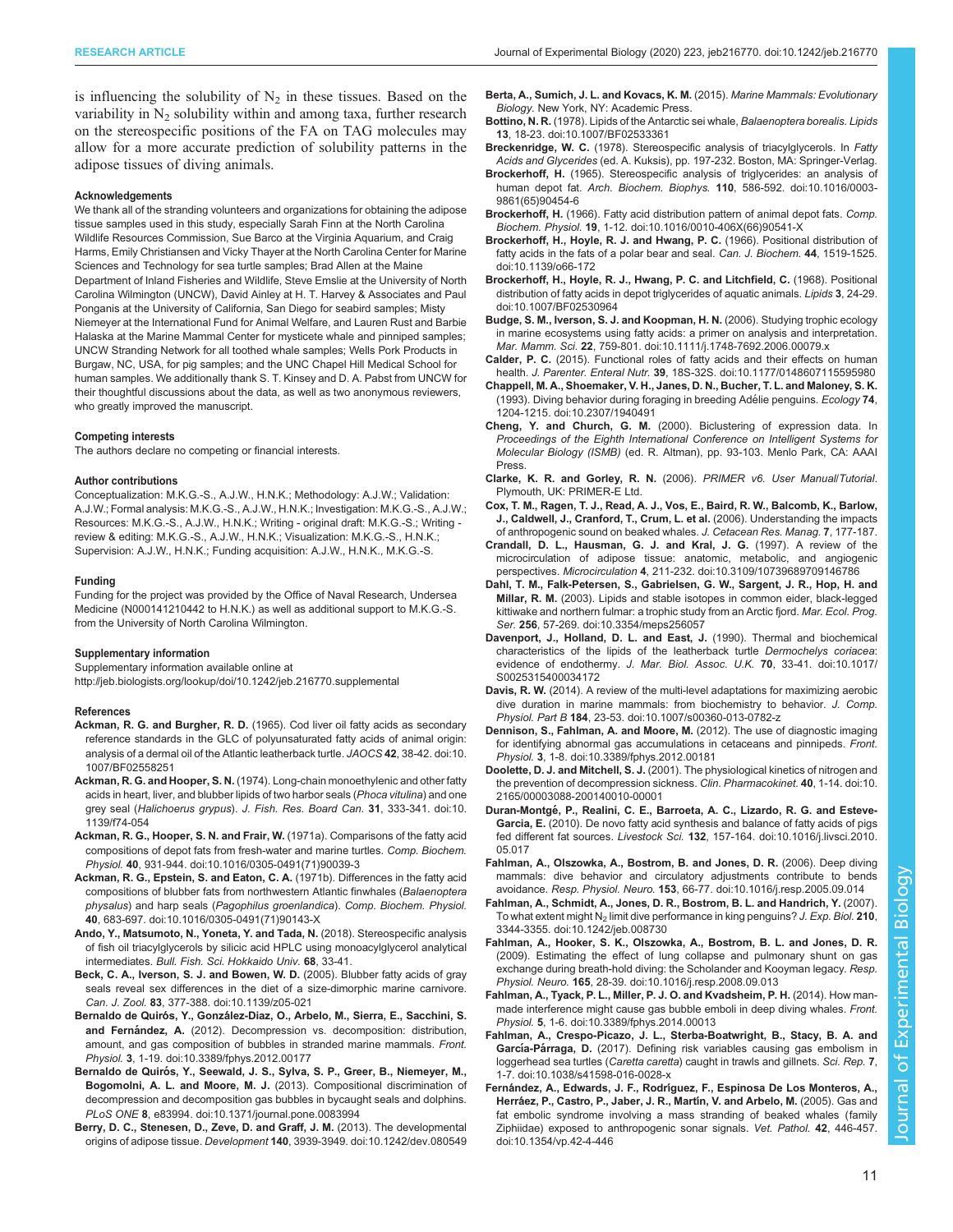- <span id="page-11-0"></span>Fischkoff, S. and Vanderkooi, J. M. [\(1975\). Oxygen diffusion in biological and](https://doi.org/10.1085/jgp.65.5.663) [artificial membranes determined by the fluorochrome pyrene.](https://doi.org/10.1085/jgp.65.5.663) J. Gen. Physiol. 65, [663-676. doi:10.1085/jgp.65.5.663](https://doi.org/10.1085/jgp.65.5.663)
- Fish, F. E. [\(2000\). Biomechanics and energetics in aquatic and semiaquatic](https://doi.org/10.1086/318108) [mammals: platypus to whale.](https://doi.org/10.1086/318108) Physiol. Biochem. Zool. 73, 683-698. doi:10.1086/ [318108](https://doi.org/10.1086/318108)
- Folch, J., Lees, M. and Sloane-Stanley, G. H. (1957). A simple method for the isolation and purification of total lipids from animal tissues. J. Biol. Chem. 226, 497-509.
- Gabler-Smith, M. K., Westgate, A. J. and Koopman, H. N. (2020). Microvessel density, lipid chemistry and  $N_2$  solubility in human and pig adipose tissue. Undersea Hyperb. Med. 47, 1-12.
- [Gabler, M. K., Gay, D. M., Westgate, A. J. and Koopman, H. N.](https://doi.org/10.1002/jmor.20782) (2018). [Microvascular characteristics of the acoustic fats: Novel data suggesting](https://doi.org/10.1002/jmor.20782) [taxonomic differences between deep and shallow-diving odontocetes.](https://doi.org/10.1002/jmor.20782) J. Morph. 279[, 485-471. doi:10.1002/jmor.20782](https://doi.org/10.1002/jmor.20782)
- García-Párraga, D., Crespo-Picazo, J. L., Bernaldo de Quirós, Y., Cervera, V., Martí-Bonmati, L., Dí[az-Delgado, J., Arbelo, M., Moore, M. J., Jepson, P. D.](https://doi.org/10.3354/dao02790) and Fernández, A. [\(2014\). Decompression sickness \(](https://doi.org/10.3354/dao02790)'the bends') in sea turtles. Dis. Aquat. Organ. 111[, 191-205. doi:10.3354/dao02790](https://doi.org/10.3354/dao02790)
- Geraci, J. R. and Lounsbury, V. J. (1993). Marine Mammals Ashore: A Field Guide for Strandings. Galveston, TX: Texas A&M Sea Grant Publication.
- Gersh, I. and Still, M. A. [\(1945\). Blood vessels in fat tissue: relation to problems of](https://doi.org/10.1084/jem.81.2.219) gas exchange. J. Exp. Med. 81[, 219-235. doi:10.1084/jem.81.2.219](https://doi.org/10.1084/jem.81.2.219)
- Gerth, W. A. (1985). Applicability of Henry'[s law to hydrogen, helium, and nitrogen](https://doi.org/10.1016/0003-9861(85)90375-3) [solubilities in water and olive oil at 37°C and pressures up to 300 atmospheres.](https://doi.org/10.1016/0003-9861(85)90375-3) Arch. Biochem. Biophys. 241[, 187-199. doi:10.1016/0003-9861\(85\)90375-3](https://doi.org/10.1016/0003-9861(85)90375-3)
- [Glandon, H. L., Michaelis, A. K., Politano, V. A., Alexander, S. T., Vlahovich,](https://doi.org/10.1086/691066) [E. A., Reece, K. S., Koopman, H. N., Meritt, D. W. and Paynter, K. T.](https://doi.org/10.1086/691066) (2016). [Impact of environment and ontogeny on relative fecundity and egg quality of](https://doi.org/10.1086/691066) female oysters (Crassostrea virginica[\) from four sites in Northern Chesapeake](https://doi.org/10.1086/691066) Bay. Biol. Bull. 231[, 185-198. doi:10.1086/691066](https://doi.org/10.1086/691066)
- [Grahl-Nielsen, O. and Mjaavatten, O.](https://doi.org/10.1007/BF01313092) (1991). Dietary influence on fatty acid [composition of blubber fat of seals as determined by biopsy: a multivariate](https://doi.org/10.1007/BF01313092) approach. Mar. Biol. 110[, 59-64. doi:10.1007/BF01313092](https://doi.org/10.1007/BF01313092)
- Groscolas, R. (1990). Metabolic adaptations to fasting in emperor and king penguins. In Penguin Biology (ed. L. Davis and J. Darby), pp. 269-296. New York, NY: Academic Press.
- [Guitart, R., Silvestre, A. M., Guerrero, X. and Mateo, R.](https://doi.org/10.1016/S0305-0491(99)00138-8) (1999). Comparative study [on the fatty acid composition of two marine vertebrates: striped dolphins and](https://doi.org/10.1016/S0305-0491(99)00138-8) loggerhead turtles. [Comp. Biochem. Physiol. Part B.](https://doi.org/10.1016/S0305-0491(99)00138-8) 124, 439-443. doi:10.1016/ [S0305-0491\(99\)00138-8](https://doi.org/10.1016/S0305-0491(99)00138-8)
- Hagemann, J. W. (1988). Thermal behavior and polymorphism of acylglycerides. In Crystallization and Polymorphism of Fats and Fatty Acids (ed. N. Garti and K. Sato), pp. 9-95. New York, NY: Marcel Dekker Inc.
- [Hemmeryckx, B., Bree, R. V., Hoef, B. V., Vercruysse, L., Lijnen, H. R. and](https://doi.org/10.1210/en.2007-1272) Verhaeghe, J. [\(2008\). Adverse adipose phenotype and hyperinsulinemia in](https://doi.org/10.1210/en.2007-1272) [gravid mice deficient in placental growth factor.](https://doi.org/10.1210/en.2007-1272) Endocrinology 149, 2176-2183. [doi:10.1210/en.2007-1272](https://doi.org/10.1210/en.2007-1272)
- [Hodson, L., Skeaff, C. M. and Fielding, B. A.](https://doi.org/10.1016/j.plipres.2008.03.003) (2008). Fatty acid composition of [adipose tissue and blood in humans and its use as a biomarker of dietary intake.](https://doi.org/10.1016/j.plipres.2008.03.003) Prog. Lipid Res. 47[, 348-380. doi:10.1016/j.plipres.2008.03.003](https://doi.org/10.1016/j.plipres.2008.03.003)
- [Holland, D. L., Davenport, J. and East, J.](https://doi.org/10.1017/S002531540005904X) (1990). The fatty acid composition of the leatherback turtle [Dermochelys coriacea](https://doi.org/10.1017/S002531540005904X) and its jellyfish prey. J. Mar. Biol. Assoc. U.K. 70[, 761-770. doi:10.1017/S002531540005904X](https://doi.org/10.1017/S002531540005904X)
- [Hooker, S. K., Baird, R. W. and Fahlman, A.](https://doi.org/10.1016/j.resp.2009.04.023) (2009). Could beaked whales get the [bends? Effect of diving behaviour and physiology on modelled gas exchange for](https://doi.org/10.1016/j.resp.2009.04.023) three species: [Ziphius cavirostris, Mesoplodon densirostris](https://doi.org/10.1016/j.resp.2009.04.023) and Hyperoodon ampullatus. Resp. Physiol. Neuro. 167[, 235-246. doi:10.1016/j.resp.2009.04.023](https://doi.org/10.1016/j.resp.2009.04.023)
- Hooker, S. K., Fahlman, A., Moore, M. J., Aguilar de Soto, N., Bernaldo de Quirós, Y., Brubakk, A. O., Costa, D. P., Costidis, A. M., Dennison, S., Falke, K. J. et al. (2012). Deadly diving? Physiological and Behavioural management of decompression stress in diving mammals. Proc. Royal Soc. B. 279, 1041-1050.
- [Houser, D. S., Howard, R. and Ridgway, S.](https://doi.org/10.1006/jtbi.2001.2415) (2001). Can diving-induced tissue [nitrogen supersaturation increase the chance of acoustically driven bubble growth](https://doi.org/10.1006/jtbi.2001.2415) in marine mammals? J. Theor. Biol. 213[, 183-195. doi:10.1006/jtbi.2001.2415](https://doi.org/10.1006/jtbi.2001.2415)
- Ikels, K. G. [\(1964\). Determination of the solubility of nitrogen in water and extracted](https://doi.org/10.1093/chromsci/2.11.374) human fat. [Tech. Doc. Rep. U S Air Force Syst. Command Electron Syst. Div.](https://doi.org/10.1093/chromsci/2.11.374) 94, [1-9. doi:10.1093/chromsci/2.11.374](https://doi.org/10.1093/chromsci/2.11.374)
- Iverson, S. J. (2009). Tracing aquatic food webs using fatty acids: from qualitative indicators to quantitative determination. In Lipids in Aquatic Ecosystems (ed. M.T. Arts, M.T. Bretts and M.J. Kainz), pp. 281-307. New York, NY: Springer.
- [Iverson, S. J., Frost, K. J. and Lowry, L. F.](https://doi.org/10.3354/meps151255) (1997). Fatty acid signatures reveal fine [scale structure of foraging distribution of harbor seals and their prey in Prince](https://doi.org/10.3354/meps151255) William Sound, Alaska. Mar. Ecol. Prog. Ser. 151[, 255-271. doi:10.3354/](https://doi.org/10.3354/meps151255) [meps151255](https://doi.org/10.3354/meps151255)
- [Jepson, P. D., Arbelo, M., Deaville, R., Patterson, I. A. P., Castro, P., Baker, J. R.,](https://doi.org/10.1038/425575a) Degollada, E., Ross, M. M., Herráez, P., Pocknell, A. M. et al. (2003). Gas[bubble lesions in stranded cetaceans.](https://doi.org/10.1038/425575a) Nature 425, 575-576. doi:10.1038/ [425575a](https://doi.org/10.1038/425575a)
- [Jepson, P. D., Deaville, R., Patterson, I. A. P., Pocknell, A. M., Ross, H. M.,](https://doi.org/10.1354/vp.42-3-291) [Baker, J. R., Howie, F. E., Reid, R. J., Colloff, A. and Cunningham, A. A.](https://doi.org/10.1354/vp.42-3-291) [\(2005\). Acute and chronic gas bubble lesions in cetaceans stranded in the United](https://doi.org/10.1354/vp.42-3-291) Kingdom. Vet. Pathol. 42[, 291-305. doi:10.1354/vp.42-3-291](https://doi.org/10.1354/vp.42-3-291)
- Johnson, S. R. and West, G. C. [\(1973\). Fat content, fatty acid composition and](https://doi.org/10.1016/0305-0491(73)90208-3) [estimates of energy metabolism of Ade](https://doi.org/10.1016/0305-0491(73)90208-3)́lie penguins (Pygoscelis adeliae) during [the early breeding season fast.](https://doi.org/10.1016/0305-0491(73)90208-3) Comp. Biochem. Physiol. B. 45, 709-719. doi:10. [1016/0305-0491\(73\)90208-3](https://doi.org/10.1016/0305-0491(73)90208-3)
- Johnston, D. W. [\(1973\). Cytological and chemical adaptations of fat deposition in](https://doi.org/10.2307/1366540) migratory birds. Condor 75[, 108-113. doi:10.2307/1366540](https://doi.org/10.2307/1366540)
- Karupaiah, T. and Sundram, K. [\(2007\). Effects of stereospecific positioning of fatty](https://doi.org/10.1186/1743-7075-4-16) [acids in triacylglycerol structures in native and randomized fats: a review of their](https://doi.org/10.1186/1743-7075-4-16) nutritional implications. Nutr. Metab. 4[, 1-17. doi:10.1186/1743-7075-4-16](https://doi.org/10.1186/1743-7075-4-16)
- Kingsbury, K. J., Paul, S., Crossley, A. and Morgan, D. M. (1961). The fatty acid composition of human depot fat. Biochem. J. 78, 541-550.
- Koopman, H. N. [\(2007\). Phylogenetic, ecological and ontogenetic factors](https://doi.org/10.1007/s00227-006-0489-8) [influencing the biochemical structure of the blubber of odontocetes.](https://doi.org/10.1007/s00227-006-0489-8) Mar. Biol. 151[, 277-291. doi:10.1007/s00227-006-0489-8](https://doi.org/10.1007/s00227-006-0489-8)
- [Koopman, H. N. and Westgate, A. J.](https://doi.org/10.1242/jeb.074443) (2012). Solubility of nitrogen in marine [mammal blubber depends on its lipid composition.](https://doi.org/10.1242/jeb.074443) J. Exp. Biol. 215, 3856-3863. [doi:10.1242/jeb.074443](https://doi.org/10.1242/jeb.074443)
- [Koopman, H. N., Iverson, S. J. and Gaskin, D. E.](https://doi.org/10.1007/BF00301131) (1996). Stratification and age[related differences in blubber fatty acids of the male harbor porpoise \(](https://doi.org/10.1007/BF00301131)Phocoena phocoena). J. Comp. Physiol. B. 165[, 628-639. doi:10.1007/BF00301131](https://doi.org/10.1007/BF00301131)
- [Koopman, H. N., Iverson, S. J. and Read, A. J.](https://doi.org/10.1007/s00360-003-0329-9) (2003). High concentrations of [isovaleric acid in the fats of odontocetes: variation and patterns of accumulation in](https://doi.org/10.1007/s00360-003-0329-9) [blubber vs. stability in the melon.](https://doi.org/10.1007/s00360-003-0329-9) J. Comp. Physiol. B 173, 247-261. doi:10.1007/ [s00360-003-0329-9](https://doi.org/10.1007/s00360-003-0329-9)
- [Koopman, H. N., Budge, S. M., Ketten, D. R. and Iverson, S. J.](https://doi.org/10.1109/JOE.2006.872205) (2006). [Topographical distribution of lipids inside the mandibular fat bodies of](https://doi.org/10.1109/JOE.2006.872205) [odontocetes: remarkable complexity and consistency.](https://doi.org/10.1109/JOE.2006.872205) IEEE J. Ocean. Eng. 31, [95-106. doi:10.1109/JOE.2006.872205](https://doi.org/10.1109/JOE.2006.872205)
- [Kvadsheim, P. H., Miller, P. J. O., Tyack, P. L., Sivle, L. D., Lam, F. P. A. and](https://doi.org/10.3389/fphys.2012.00125) Fahlman, A. (2012). Estimated tissue and blood  $N_2$  [levels and risk of decompression](https://doi.org/10.3389/fphys.2012.00125) [sickness in deep-, intermediate-, and shallow-diving toothed whales during exposure](https://doi.org/10.3389/fphys.2012.00125) to naval sonar. Front. Physiol. 3[, 1-14. doi:10.3389/fphys.2012.00125](https://doi.org/10.3389/fphys.2012.00125)
- Langø, T., Mørland, T. and Brubakk, A. O. (1996). Diffusion coefficients and solubility coefficients for gases in biological fluids: a review. Undersea Hyperb. Med. 23, 247-272.
- [Lijnen, H. R., Christiaens, V., Scroyen, I., Voros, G., Tjwa, M., Carmeliet, P. and](https://doi.org/10.2337/db06-0526) Collen, D. [\(2006\). Impaired adipose tissue development in mice with inactivation of](https://doi.org/10.2337/db06-0526) placental growth factor function. Diabetes 55[, 2698-2704. doi:10.2337/db06-0526](https://doi.org/10.2337/db06-0526)
- Litchfield, C. [\(1968\). Predicting the positional distribution of docosahexaenoic and](https://doi.org/10.1007/BF02531280) [docosapentaenoic acids in aquatic animal triglycerides.](https://doi.org/10.1007/BF02531280) Lipids 3, 417-419. doi:10. [1007/BF02531280](https://doi.org/10.1007/BF02531280)
- [Litchfield, C., Greenberg, A. J., Caldwell, D. K., Caldwell, M. C., Sipos, J. C. and](https://doi.org/10.1016/0305-0491(75)90095-4) Ackman, R. G. [\(1975\). Comparative lipid patterns in acoustical and nonacoustical](https://doi.org/10.1016/0305-0491(75)90095-4) [fatty tissues of dolphins, porpoises and toothed whales.](https://doi.org/10.1016/0305-0491(75)90095-4) Comp. Biochem. Physiol. B. 50[, 591-597. doi:10.1016/0305-0491\(75\)90095-4](https://doi.org/10.1016/0305-0491(75)90095-4)
- [Liwanag, H. E. M., Berta, A., Costa, D. P., Budge, S. M. and Williams, T. M.](https://doi.org/10.1111/j.1095-8312.2012.01992.x) [\(2012\). Morphological and thermal properties of mammalian insulation: the](https://doi.org/10.1111/j.1095-8312.2012.01992.x) [evolutionary transition to blubber in pinnipeds.](https://doi.org/10.1111/j.1095-8312.2012.01992.x) Biol. J. Linn. Soc. 107, 774-787. [doi:10.1111/j.1095-8312.2012.01992.x](https://doi.org/10.1111/j.1095-8312.2012.01992.x)
- [Lonati, G. L., Westgate, A. J., Pabst, D. A. and Koopman, H. N.](https://doi.org/10.1242/jeb.122606) (2015). Nitrogen [solubility in odontocete blubber and mandibular fats in relation to lipid](https://doi.org/10.1242/jeb.122606) composition. J. Exp. Biol. 218[, 2620-2630. doi:10.1242/jeb.122606](https://doi.org/10.1242/jeb.122606)
- Mattson, F. H., Volpenhein, R. A. and Lutton, E. S. (1964). The distribution of fatty acids in the triglycerides of the Artiodactyla (even-toed animals). J. Lipid Res. 5, 363-365.
- [McClelland, S. J., Gay, M., Pabst, D. A., Dillaman, R., Westgate, A. J. and](https://doi.org/10.1002/jmor.20032) Koopman, H. N. [\(2012\). Microvascular patterns in the blubber of shallow and](https://doi.org/10.1002/jmor.20032) deep diving odontocetes. J. Morph. 273[, 932-942. doi:10.1002/jmor.20032](https://doi.org/10.1002/jmor.20032)
- [Meier, S., Falk-Peterson, S., Gade-Sørenson, L. A., Greenacre, M., Haug, T. and](https://doi.org/10.1080/17451000.2015.1118513) Lindstøm, U. [\(2016\). Fatty acids in common minke whale \(](https://doi.org/10.1080/17451000.2015.1118513)Balaenoptera acutorostrata[\) blubber reflect the feeding area and food selection, but also high](https://doi.org/10.1080/17451000.2015.1118513) endogenous metabolism. Mar. Biol. Res. 12[, 221-238. doi:10.1080/17451000.](https://doi.org/10.1080/17451000.2015.1118513) [2015.1118513](https://doi.org/10.1080/17451000.2015.1118513)
- Mohsen-Kanson, T., Wdziekonski, B., Villageois, P., Hafner, A.-L., Lay, N., Martin, P., Zaragosi, L.-E., Billon, N., Plaisant, M., Peraldi, P. et al. (2013). Development of adipose cells. In Physiology and Physiopathology of Adipose Tissue (ed. J.-P. Bastard and B. Fève), pp. 3-16. Paris: Springer-Verlag.
- Moore, M. J. and Early, G. A. [\(2004\). Cumulative sperm whale bone damage and](https://doi.org/10.1126/science.1105452) the bends. Science 306[, 2215. doi:10.1126/science.1105452](https://doi.org/10.1126/science.1105452)
- [Moore, M. J., Bogomolni, A. L., Dennison, S. E., Early, G., Garner, M. M.,](https://doi.org/10.1354/vp.08-VP-0065-M-FL) [Hayward, B. A., Lentell, B. J. and Rotstein, D. S.](https://doi.org/10.1354/vp.08-VP-0065-M-FL) (2009). Gas bubbles in seals, [dolphins, and porpoises entangled and drowned at depth in gillnets.](https://doi.org/10.1354/vp.08-VP-0065-M-FL) Vet. Pathol. 46[, 536-547. doi:10.1354/vp.08-VP-0065-M-FL](https://doi.org/10.1354/vp.08-VP-0065-M-FL)
- [Moore, C., Moore, M., Trumble, S., Niemeyer, M., Lentell, B., McLellan, W.,](https://doi.org/10.1242/jeb.093146) Costidis, A. and Fahlman, A. [\(2014\). A comparative analysis of marine mammal](https://doi.org/10.1242/jeb.093146) tracheas. J. Exp. Biol. 217[, 1154-1166. doi:10.1242/jeb.093146](https://doi.org/10.1242/jeb.093146)